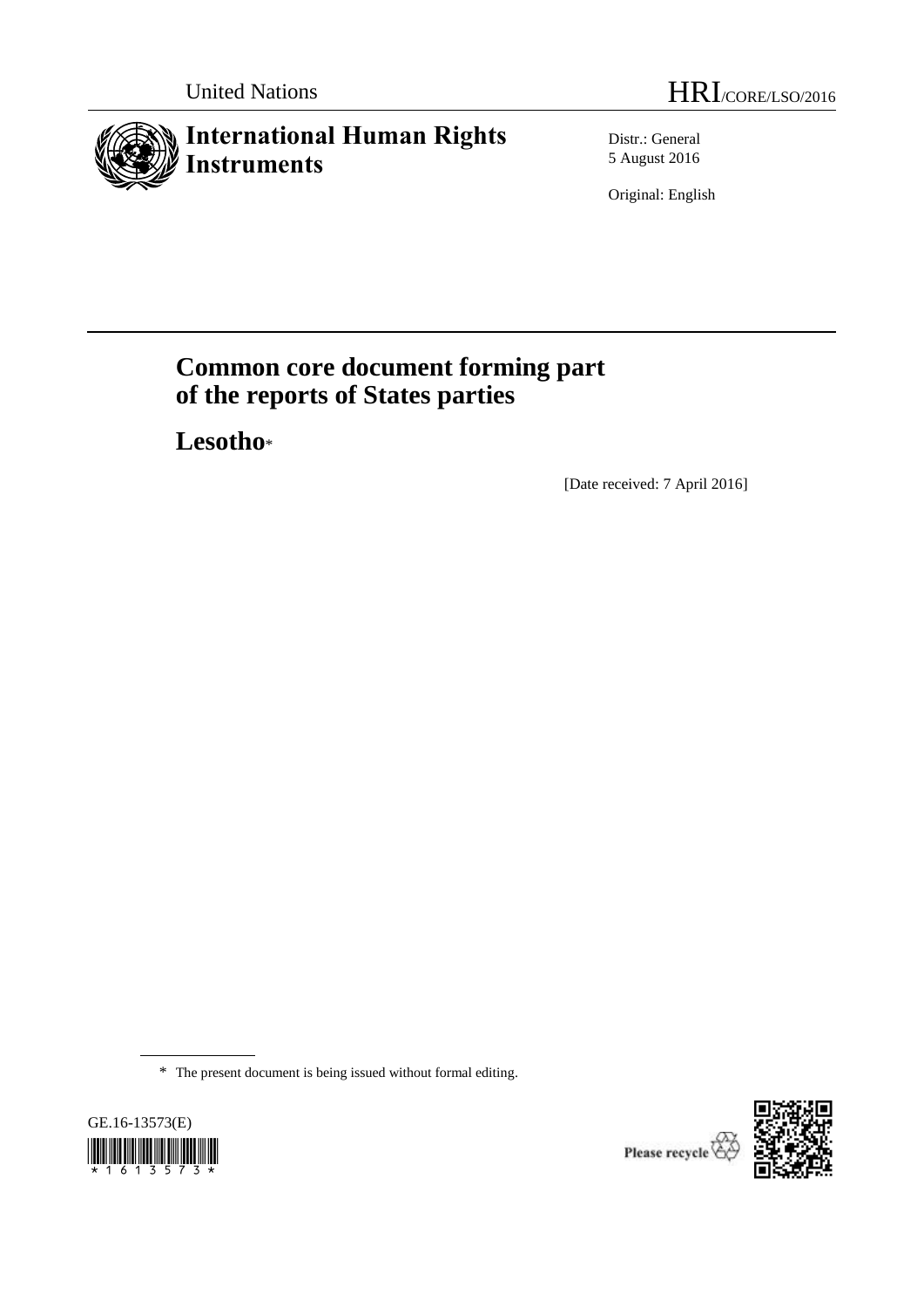# **HRI/CORE/LSO/2016**

# Contents

| I.   |                 |                                                                                               |
|------|-----------------|-----------------------------------------------------------------------------------------------|
|      | А.              |                                                                                               |
|      | Β.              |                                                                                               |
|      | $\mathcal{C}$ . |                                                                                               |
| П.   |                 |                                                                                               |
|      | А.              |                                                                                               |
|      | Β.              |                                                                                               |
|      | $\mathcal{C}$ . |                                                                                               |
| Ш.   |                 |                                                                                               |
|      | А.              |                                                                                               |
|      | <b>B.</b>       |                                                                                               |
|      | $\mathcal{C}$ . |                                                                                               |
| IV.  |                 | Institutional machinery with responsibility for overseeing the implementation of human rights |
|      | A.              |                                                                                               |
|      | Β.              |                                                                                               |
|      | C.              |                                                                                               |
|      | D.              |                                                                                               |
|      | E.              |                                                                                               |
| V.   |                 |                                                                                               |
|      | А.              |                                                                                               |
|      | Β.              |                                                                                               |
| VI.  |                 | The framework of ratification, domestication of human rights instruments and                  |
|      | А.              |                                                                                               |
|      | <b>B.</b>       | Regional and International Human Rights Conventions and Domestication                         |
|      | C.              |                                                                                               |
|      | D.              |                                                                                               |
|      | Е.              |                                                                                               |
|      | F.              |                                                                                               |
| VII. |                 |                                                                                               |
|      | A.              | Government efforts on promotion and dissemination of human rights                             |
|      | Β.              |                                                                                               |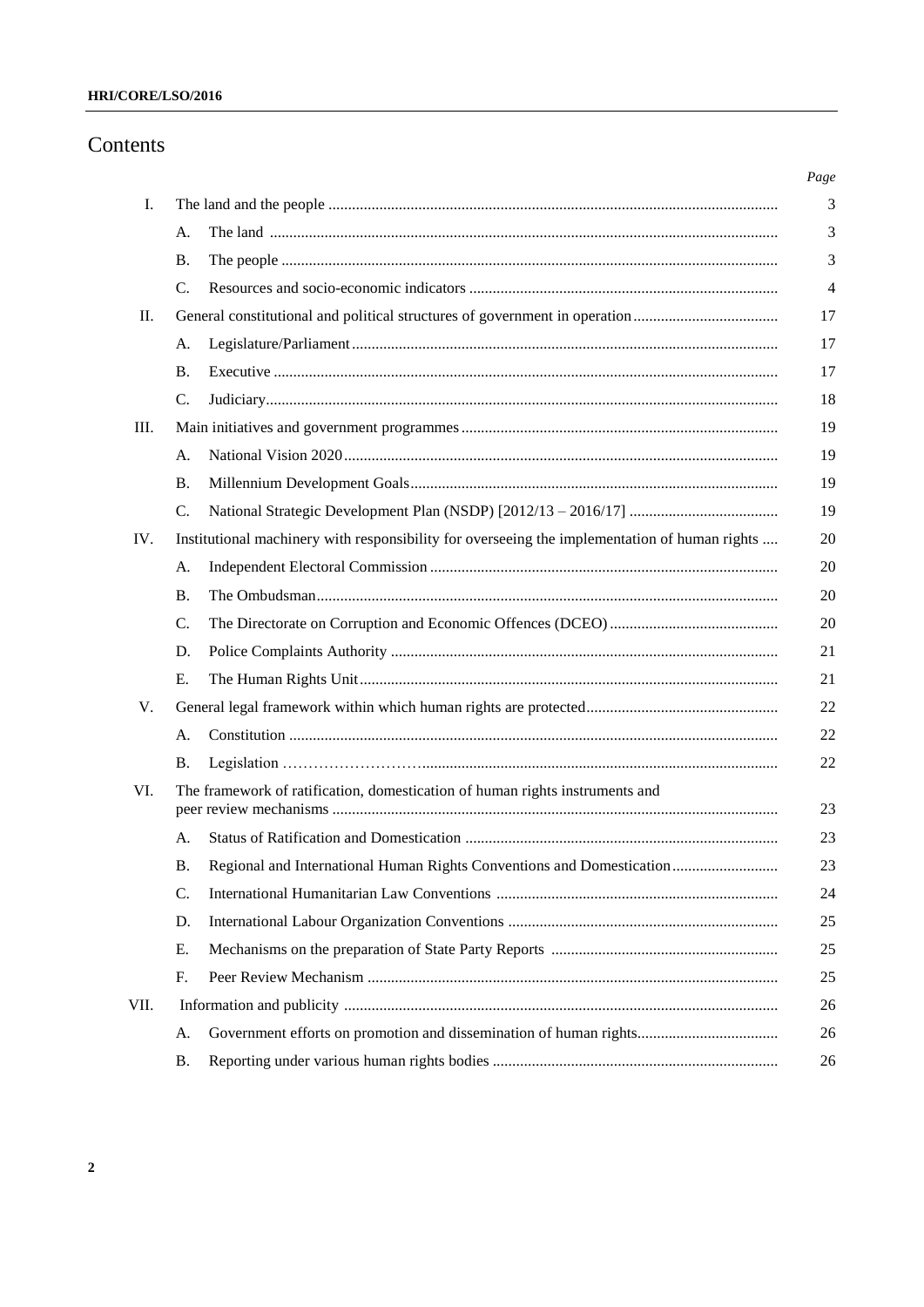# **I. The land and the people**

# **A. The land**

1. Lesotho is a country located in the Southern part of Africa, at an estimated 30,000 to  $30,555$  km<sup>2</sup> in area. It is situated between 28 degrees and 31 degrees of the equator in the south, and between 27 degrees and 30 degrees in the east. This makes Lesotho a land locked country within the Republic of South Africa.

2. Although Lesotho is completely land-locked within the boundaries of the Republic of South Africa, Lesotho's topography is very much different to that of her neighbour. Lesotho is a mountainous country, with the highest mountain peak being Thabana-Ntlenyana. This mountain peak is estimated at 3,482 metres above sea level. Lesotho is the only country in the world with no land falling below 1,400 metres below sea level. Between the eastern plateau and the so-called lowlands in the west are the Drakensburg and Maloti Range Mountains which rise to nearly about 3,500 metres. These mountains are drained by rivers which flow in deep gorges in a south-westerly direction. One quarter of the land of the country is lowlands, with altitudes between 1,500 and 2,000 metres. The remaining 75% is highland area. This makes Lesotho to have the highest-lowest point of any country in the world. The country is showing serious erosion caused by chronic overgrazing and over harvesting of natural plantations, which is estimated at 150% to 300%. The highlands have severe winter seasons, with heavy snowfalls, that often cut off the population in those areas from basic health services and food supplies. Arable land that is available is limited to 9%. The available arable land stands at 700 persons per square metre.

### **B. The people**

#### **1. The Population**

3. The 2006 National Housing and Population Census gave a population estimate of 1,876,633, being a similar estimate of 1.88 million according Millennium Development Goals Status report of 2008. There has been a substantial population decline from the annual growth rate of 1.5% to an annual growth rate of 0.08% during the period 1986 to 1996. Annual population growth rate was estimated at the rate of 0.116% between 1996 and 2006. <sup>1</sup>The drop in population growth rate could be attributed by the scourge of the HIV and AIDS pandemic, which has increased rapidly. The HIV and AIDS infection rate for Lesotho is currently estimated to be between 23.3% and 23.6% among the adult population of Lesotho. The migration of most Basotho to the Republic of South Africa and abroad for various reasons including job opportunities and other socio-economic reasons has significantly affected the population.

#### **2. Demographic Data**

Table 1

**Estimated Total Population for the 2006 census and 2011 Survey**

| Years        | 2006    | 2011    |
|--------------|---------|---------|
| Females      | 963835  | 934357  |
| Males        | 912798  | 959837  |
| <b>Total</b> | 1876633 | 1894194 |

<sup>1</sup> Population and Housing Census 2006.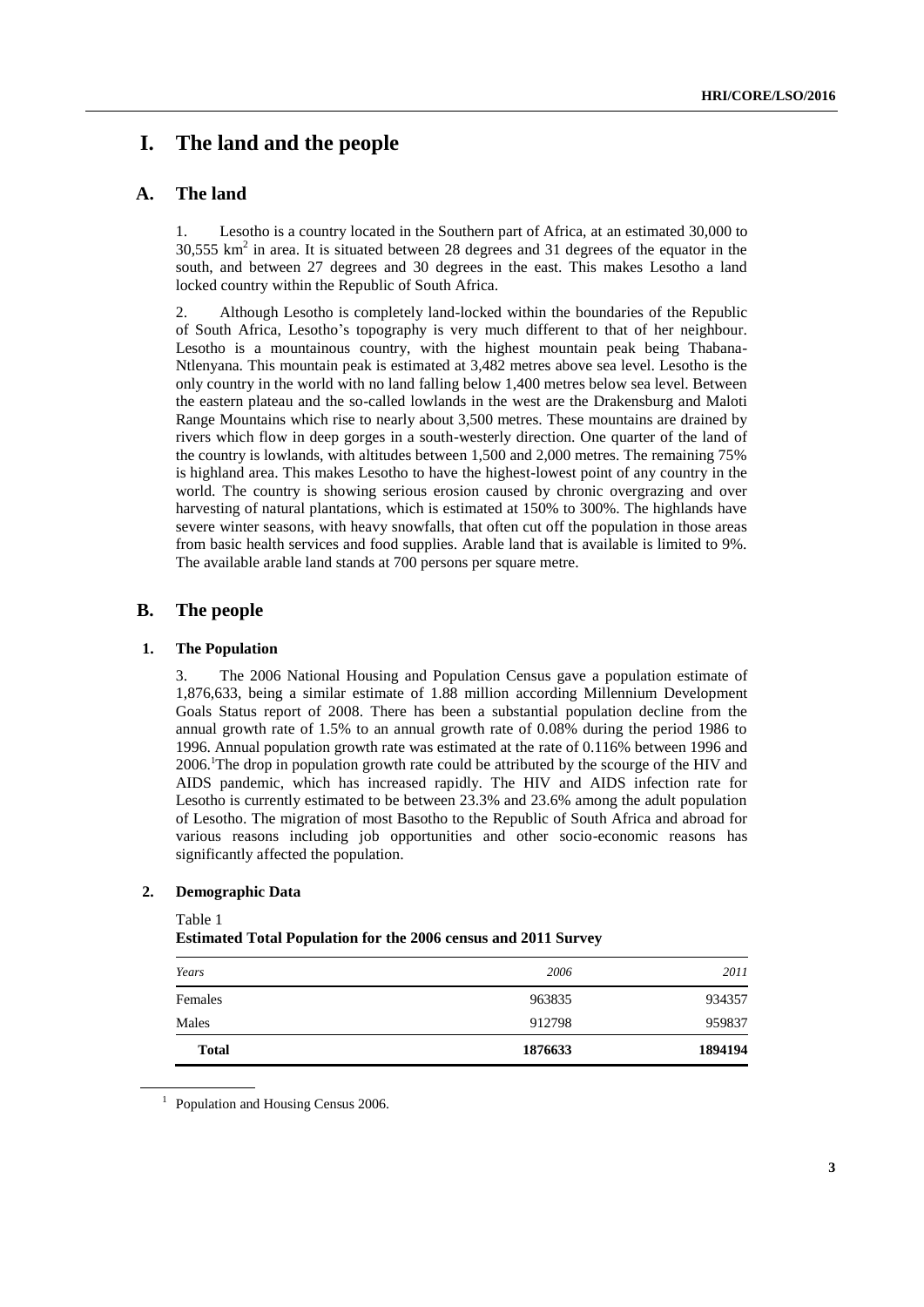4. The above table depicts that 2011 Lesotho Demography Survey recorded a total of 1,894,194 inhabitants, made up of 934,357males and 959, 837 females. There was an increment of 388,362 people between 1976 and 1986, from 1986 to 1996 the population increased by 257,098 people and by 14,358 people for the period 1996 to 2006; while between 2006 and 2011 the increase was 470, 390 for males and a decrease was observed for females estimated at 294,78. Plans to undertake the 2016 population census are afoot and preliminary activities such as engagement of staff and their training have begun.

#### **3. Rural and Urban Dispersion**

5. About 76.3% of the population resides in the rural areas of the country while the rest are located in urban areas. However, in the past 15 years there has been an increase in rural – urban migration which has resulted in a significant rise in the urban population from 16.9% in 1996 to 22.6% in 2006 and 76.3 in 2011. This is as a result of search for jobs and better living standards or conditions.

#### **4. Religion**

6. Section 13 (1) of the Constitution expresses the freedom of conscience. It provides that: "Every person shall be entitled to, and except with his own consent, shall not be hindered in his enjoyment of, freedom of conscience, including freedom of thought and of religion, freedom to change his religion or belief and freedom, either alone or in community with others, and both in public and in private, to manifest and propagate his religion or belief in worship, teaching, practice and observance". In accordance with Section 13(2), every religious community shall be entitled to manage any of its educational institutions.

7. The Basotho are predominantly Christians, as 99% show allegiance to the Christian establishment. Out of an estimated percentage of 99, about 45% are estimated to be Catholic with the remaining 55% being shared by the Lesotho Evangelical Church (LEC), the Anglican Church, Methodist Church, African Methodist Episcopal, Seventh Day Adventist, Independent Pentecostal Church, charismatic and born again Churches, such as the Assemblies of God, Jehovah's Witnesses, Back to God, Ebenezer and many others. Other kinds of religion include the Baha'i faith, Islamic and Muslim faith. However, most Basotho still have strong African traditional beliefs in their customs as they engage in a mixture of Christianity with traditional beliefs.

# **C. Resources and socio-economic indicators**

#### **1. The Resources**

#### *(a) Diamond*

8. Some mineral deposits exist in Lesotho. Mineral deposits that exist include diamonds, uranium, base metals, high quality sand stone, and clay. The Government has made policy initiatives aimed at greater private sector participation in the mining industry. A great interest has been generated in the mining sector, with new companies opening up new mining ventures. The Lesotho Geological Survey has identified 33 kimberlitic pipes and 140 dykes, of which 24 are diamondiferous.

9. Diamond mining in Lesotho has grown in recent years and may contribute 8.5% to GDP by 2015, according to current forecasts<sup>2</sup>. When Letšeng Diamond mine recommenced

<sup>2</sup> Source: Commissioner of Mines.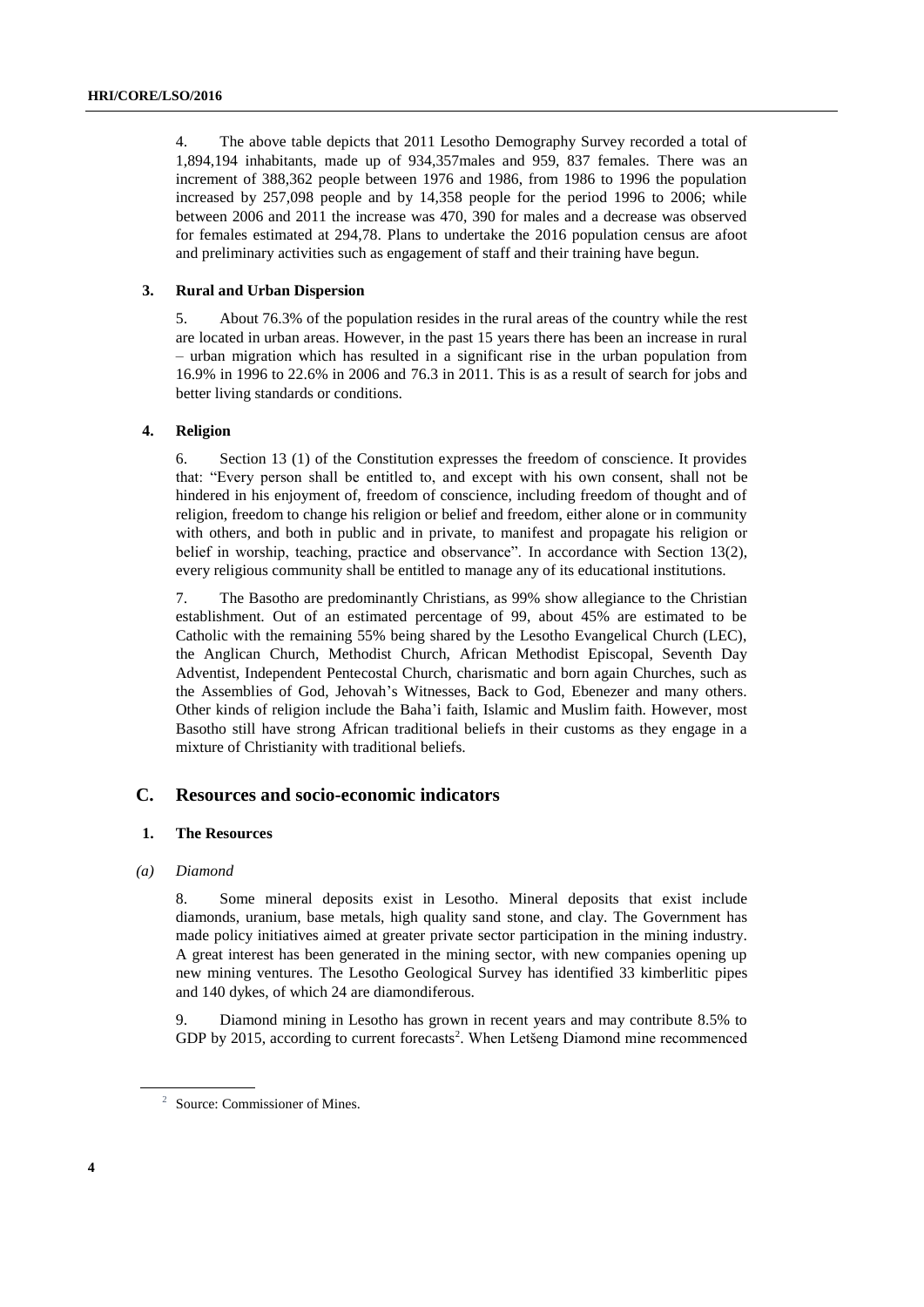its operations in 2000, it had  $76\%$  shareholding while 24% is owned by Government<sup>3</sup>. Being at an altitude (elevation) level of more than 3,000 metres above sea level, Letšeng diamonds is one of the world's highest altitude diamond mine, situated at 3, 100 metres above sea level.

10. Since 2005, 70% of the Letšeng shareholding is owned by Gem Diamonds Ltd (Pty), while  $30\%$  is owned by the Government of Lesotho<sup>4</sup>. The mine has been in commercial operation since 2004, and it has a total capacity of 5 Million tons per year. This mine has a recovery of approximately 100 000 carats per year, which makes it the seventh largest timber- lite mine in the world. The initial estimated production was 50,000 carats per year.

11. Presently, registered mining companies and their shareholding stands as follows: Letšeng - la- Terai holds 70% of the shareholding, Government holds 30%. Liqhobong Mining Development Company holds 75% of the shareholding, while the Government holds 25%. NamakwaBatla Diamonds (Kao) holds 93% of the shareholding, while the Government holds 7%. Mothae Diamonds holds 75% of the shareholding, while the Government holds 25%. The diamond production index rose from around 60 points in 2005 to 549.4 points in 2008 reflecting continued buoyancy in the diamond industry.

#### *(b) Water*

12. The Water Resources Act 1978 specifies that domestic water use takes priority over other uses. Lesotho developed the National Environmental Policy in 1998 which provides for water policy development. The policy acknowledges the periodic prolonged drought and scarcity of water for agriculture and pollution of land and water courses. It advocates providing access to portable water for all people. The policy also introduces the notion of the polluter-pays principle. There is also the Water Resource Management Policy 1999 aimed to develop integrated and coordinated, effective and efficient approaches to conservation and use of water and availability in sufficient quantity on long term sustainable basis.

13. Further, in 2007, the Ministry of Natural Resources developed the Lesotho Water and Sanitation Policy which provides for access to clean water. The national goal was to provide 30 litres of clean water per person per day, and to ensure that the travelling distance required to collect clean water did not exceed 150 metres. Furthermore, the Water Act 2008 was enacted to provide for the management, protection, conservation development and sustainable utilization of water resources.

14. The increase in the provision of clean, safe drinking water and proper sanitation has been identified as a strategic action whose main role players are the Ministry of Natural Resources through Department of Rural Water Supply (DRWS); the Water and Sewerage Corporation (WASCO) and The Environmental Health Division.

15. DRWS has developed a strategy for achieving defined goals in water coverage and maintenance. The two key elements of the strategy are focused on increasing the speed at which communities are supplied with safe, sufficient water supply, and establishing a workable mechanism to ensure long term sustainability of water systems once they are completed. The Department is responsible for the design, development and upkeep of rural water infrastructure. The rural water provision strategy is based on a demand responsive approach to planning in cooperation with the communities; thus the decision regarding the type of water system selected, the service level delivered, and long-term management of the water systems actively involves the community at all stages.

<sup>&</sup>lt;sup>3</sup> MDG Status Report 2008.

<sup>4</sup> Source: Commissioner of Mines.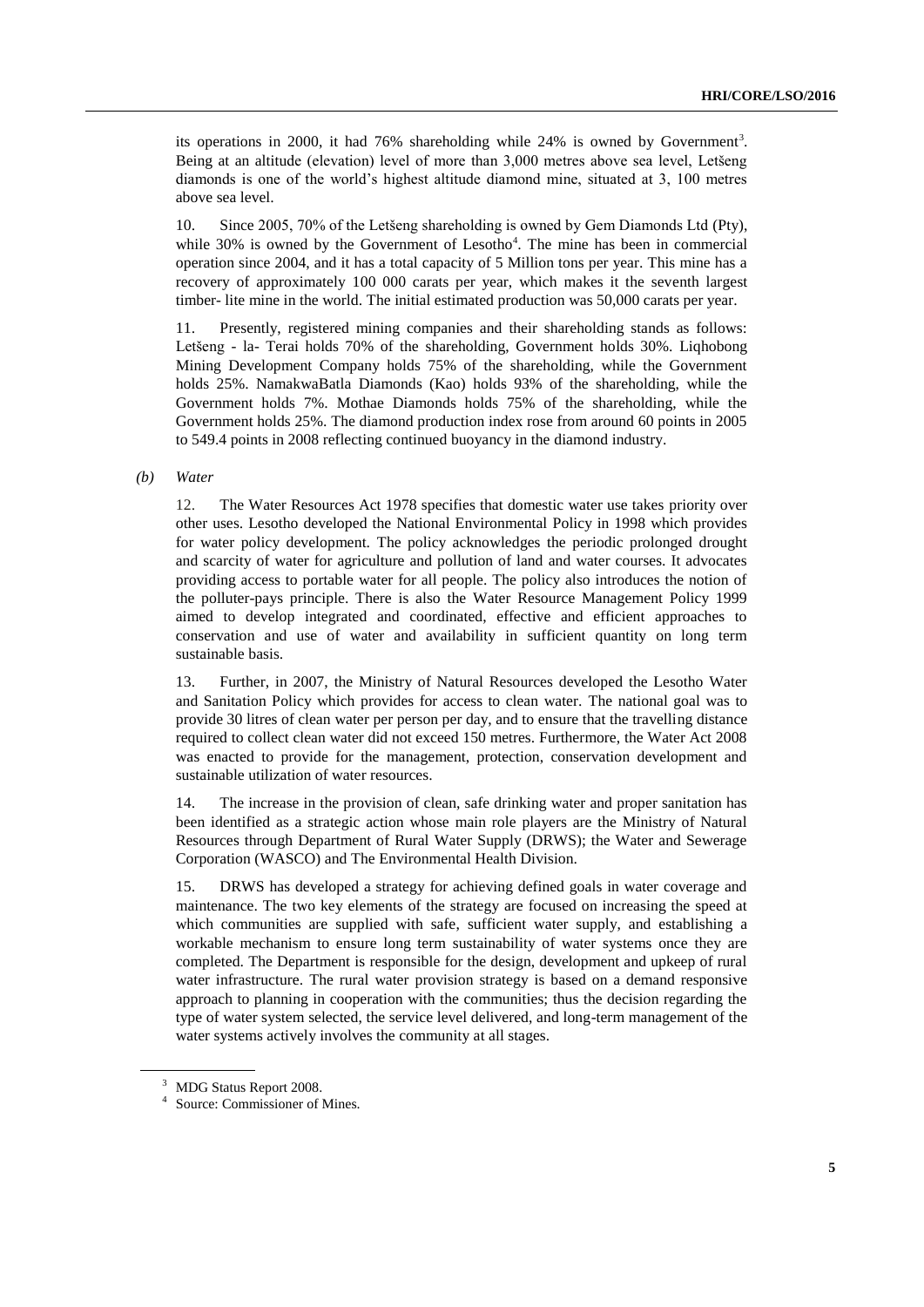16. The DRWS remains responsible for major repairs or expansions of rural water systems with the Government paying not more than 90% of costs with the remainder paid by the community. The After Care Strategy developed by DRWS is intended to address and improve sustainability of water systems and increase community responsibility for operation and maintenance activities. Key elements of the After Care Strategy include the allocation of responsibility for monitoring and supervising of water systems to Community Councils (CCs) with Village Water and Health Committees (VWHC) legally established under CCs being responsible for the operation and maintenance Plan, as well as hygiene education.

17. WASCO, on the other hand, is responsible for providing potable water supplies and sewerage treatment and liquid waste disposal facilities to the urban areas in both the lowlands and the highlands. WASCO does not provide water for agricultural and irrigation purposes. It manages water distribution system, unaccounted-for water and laboratory sampling and analysis of water. It is also legally responsible for owning, operating, and maintaining urban water and sanitation systems in urban areas. There are three service provision categories in the urban areas namely: Water Kiosks, Shared water points, and prepaid system. There are two tariff structures, one for domestic consumers and the other for non domestic consumers which are set and regulated by Lesotho Electricity and Water Authority in order to kill monopoly and ensure that water is accessible for all. The non domestic tariffs are higher than domestic tariffs. WASCO monitors the water quality, and ensures that water is treated regularly in the urban areas.

18. The Environmental Health Division has developed the strategies for environmental education. The goal is to enable the health sector to improve the knowledge and awareness of communities about the relationship between the environment, health and water. The health education programme includes training households on hygienic use of water and sanitation facilities; personal hygiene especially regarding hand washing after toilet use, and before food preparations; provision of safe water supply; proper sanitation systems and excluding disease carriers from food handling. The programmes include the rehabilitation of existing water lines and reservoirs in urban towns.

19. Lesotho has water in abundance hence in 1986 it signed an agreement with South Africa to provide the Republic of South Africa with water under the Lesotho Highlands Water Project (LHWP) as established by the Lesotho Highlands Development Authority Order 1986. The LHWP has been the main driver of investment that has provided macroeconomic stability for the country.

20. The LHWP has made a remarkable contribution to the construction activities of water dams at Mohale Dam, Katse Dam and Matsoku. Lesotho is selling excess water to South Africa and gets fixed and variable royalties from the transfer of water. The royalties amount to about \$937,500 per month on average. Another contribution is the generation of power for local consumption, at Muela Hydro – electric power station. This contributed to a sudden boom in the construction sector. The multi-billion-dollar project brought with it the construction of infrastructure and socio – economic development, as most people worked in the project for more than ten years. The performance of the project is that for the years 2005 to 2007, Mohale Dam started an overspill for the first time since impoundment in November, 2002. Since its inception, the LHWP has made many milestones and benefits which include contribution to sustain and enhance biodiversity in Lesotho through community programmes. There has also been awareness raising of environmental management and conservation issues.

21. The resettlement project of the LHWP built modern standards of houses according to the size of their affected dwellings. Affected families received annual compensation for arable land lost, based on generous production estimate either in cash or in kind – that is in maize or beans, depending on the discretion of the recipient. To ensure that the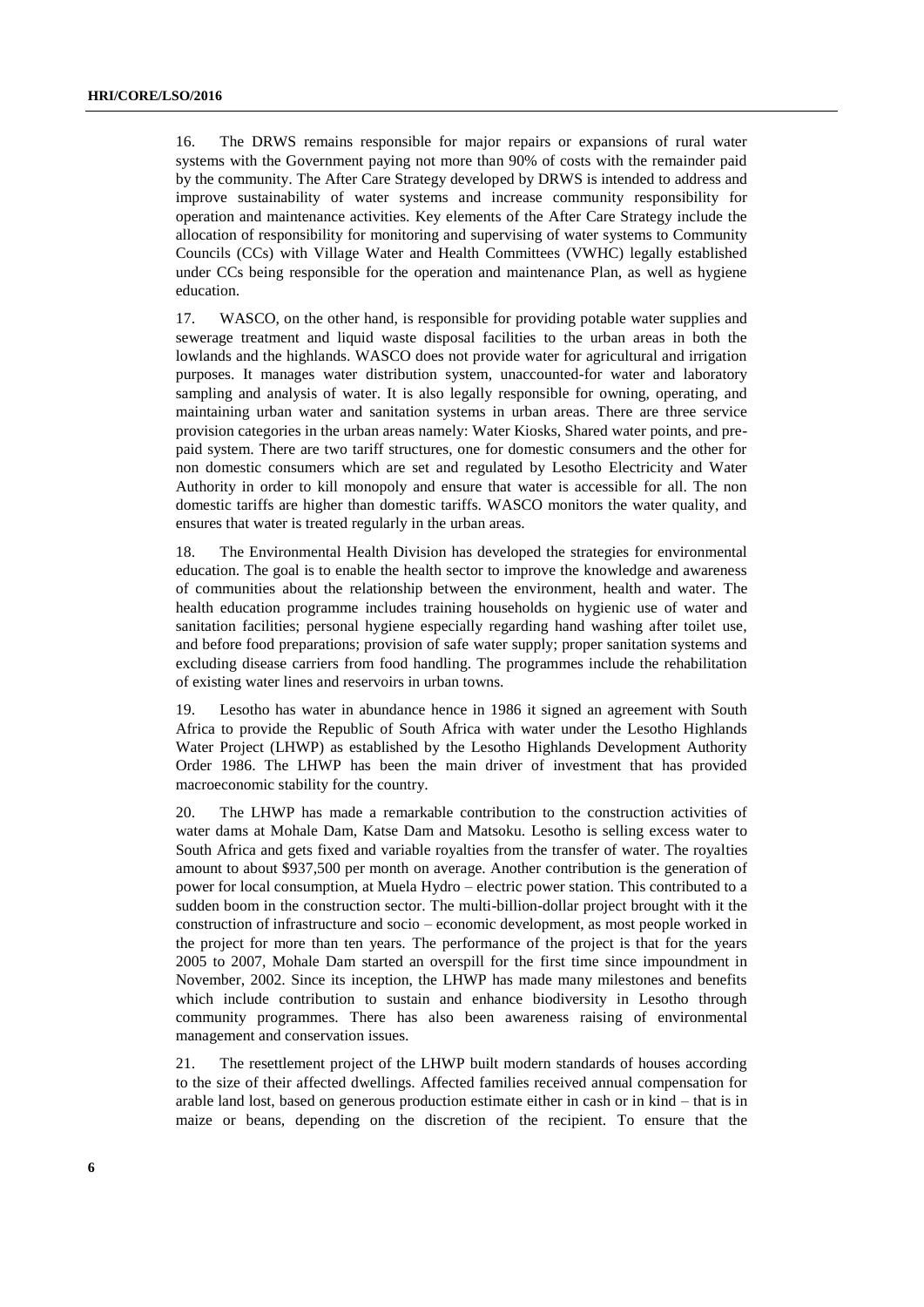communities affected by the LHWP benefit and gain employment from the project, LHWP created thousands of jobs in construction and other sectors of the Lesotho economy.

22. A statement of Intent between the Government of the Kingdom of Lesotho and The Republic of South Africa was signed in August, 2010 on the development of Phase two - 2 of the LHWP for construction of Polihali dam in the Mokhotlong district of which consultations and ground work have begun.

23. The Government further improved water supply and sanitation in the urban and rural areas with the construction of Metolong Dam. The dam was completed in September 2014 to supply Roma, Mazenod, Morija, Maseru and Teyateyaneng with clean water for household consumption. In addition, 6000 households were connected to potable water in the urban areas; 97 water supply systems were constructed and 500 hand pumps maintained in the rural areas, serving 60,738 people. With regard to sanitation, 8,000 VIP latrines were constructed serving 58,000 people in the rural areas, while there were 600 sewer line connections in the urban areas.

#### **2. Socio-Economic Indicators**

#### *(a) Employment*

24. Employment contributes to the economy of the country. The economy of Lesotho is divided into 3; primary, secondary and tertiary sectors. The primary sector comprises of agriculture, mining and quarrying. The secondary sector comprises of manufacturing, building and construction. Lastly, the tertiary sector comprises of the retail, telecommunications, real estate and government. Government is the largest employer; however manufacturing sector surpassed the Government as the largest employer in 2012. Due to high rate of unemployment in the country, Basotho are forced to migrate to South Africa and abroad in search of employment.

(i) Public Sector

25. The Government of Lesotho is the largest employer thus maintaining a large presence in the economy as in 2013 government consumption accounted for 39% of GDP.

(ii) Private Sector

26. The Government of Lesotho recognises the significance of private sector development in reducing high rates of unemployment and promoting sustainable economic growth. The private sector development helps in reducing unemployment and corruption which have far reaching implications for both economic and social lives of the country`s population. Jobs created by the private sector enterprises lead to economic diffusion of growth by having a direct impact on poverty alleviation. Private Sector is also the main source of tax revenue, contributing to public funding of health care, clean drinking water, food and agricultural inputs such as seeds for the poor, and satisfying other demands<sup>5</sup>. Private enterprises do not only promote economic growth and reduce poverty, but they contribute greatly in the provision of employment opportunities for the poor, and a better standard of living. This means that supporting the private sector development through conducive environment and increased entrepreneurial capacity building is a critical step towards the achievement of sustainable economic growth in Lesotho.<sup>6</sup> The largest private

<sup>5</sup> Extract information from Economic Review November, 2009 Central Bank of Lesotho.

<sup>&</sup>lt;sup>6</sup> Ibid note 5 above.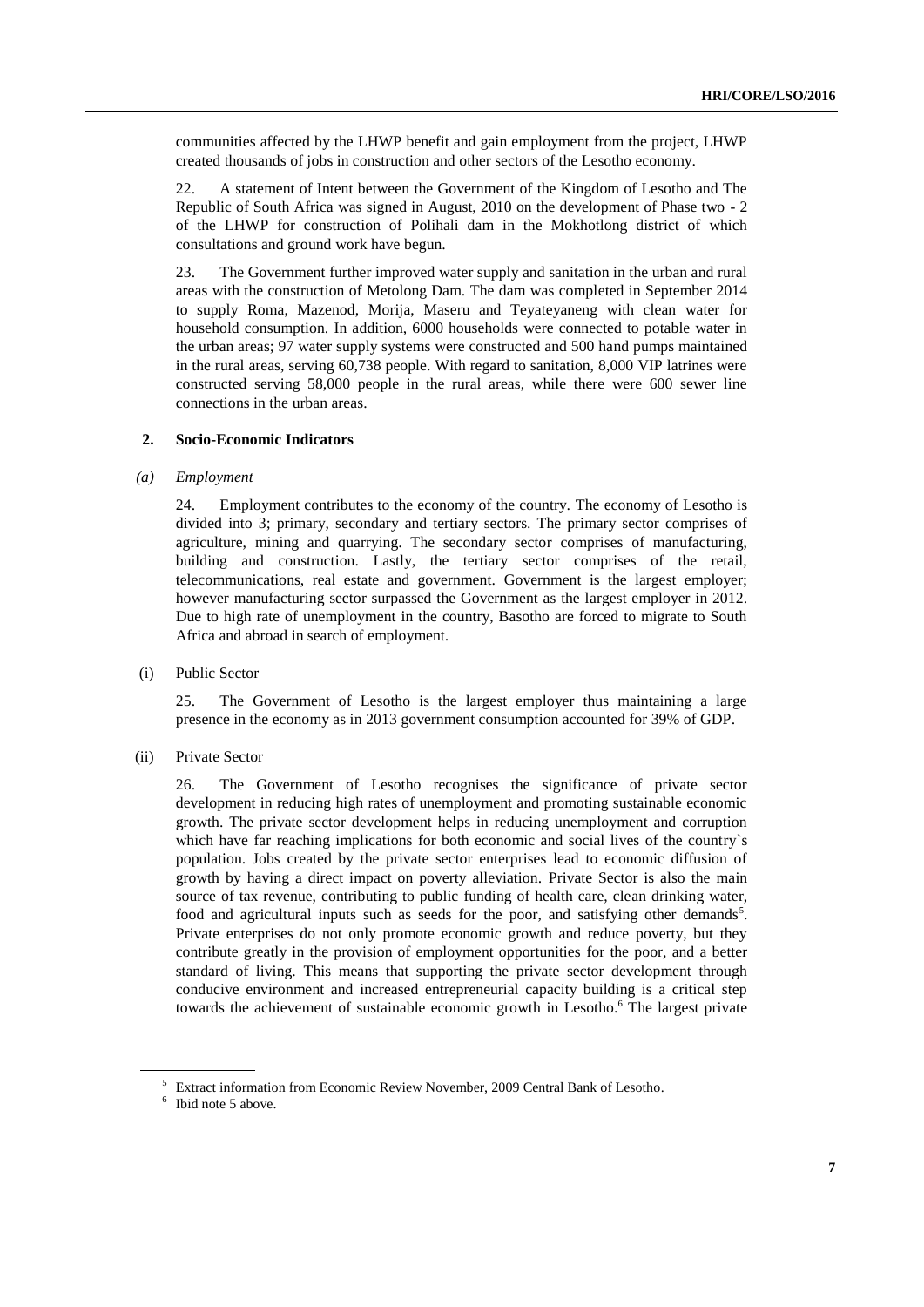employer is the textile and garment industry as approximately 36000 Basotho, mainly women, work in factories producing garments for export to South Africa and the US.

#### **Employment Analysis**

# Table 2 **Employment Trend December 2012 – December 2015**



*Source*: LNDC Database.

27. The employment trend shows a downward trend from the period in December 2014 and December 2015. This is attributed to late re-authorization of AGOA which affected orders as they are placed 9 months in advance. Nonetheless, the ultimate enactment of AGOA and weakening Rand Dollar exchange are developments that are expected to raise employment levels. The weakening rand vis-à-vis the US dollar make locally produced goods cheaper in the US market hence potential increase in sales. However, the complete recovery of the industry can be expected in 2016 due to the nature of the textile industry's seasonal dynamics.

28. Employment analysis by industry classification is shown in the table that follows. From 2014 to 2015, employment has been reportedly increasing in the footwear, printing and embroidery. It has been declining in the, hospitality, clothing  $&$  textile, packaging, agro industry, building material, electronics & engineering, health & household Care. In general employment declined by 3% from 2014 to 2015 with the highest decline recorded in the agro industry at 85% due to closure of one company. 87% of the employment in manufacturing is generated by the clothing and textiles industry. This industry further accounts for 58% of LNDC portfolio of companies. The clothing and textile industry is followed by footwear in terms of employment generation at 4%.

#### Table 3 **Employment Levels by Industry**

|                      | Number of                                     |       | Employment december October<br>december |         | Growth in<br>Performance by<br>employment<br>December industry December |       |  |
|----------------------|-----------------------------------------------|-------|-----------------------------------------|---------|-------------------------------------------------------------------------|-------|--|
| Industry             | companies dec<br>2015<br>2013<br>2014<br>2015 |       |                                         |         | $(2014 - 2015)$                                                         | 2015  |  |
| Leather and footwear | 3                                             | 2230  | 1.694                                   | 1832    | 8%                                                                      | 4,1%  |  |
| Clothing & Textile   | 47                                            | 38207 | 39516                                   | 38 2 84 | $-3%$                                                                   | 86,7% |  |
| Packaging            | 4                                             | 242   | 216                                     | 149     | $-45%$                                                                  | 0.3%  |  |
| Agro Industry        | 3                                             | 540   | 887                                     | 479     | $-85%$                                                                  | 1,1%  |  |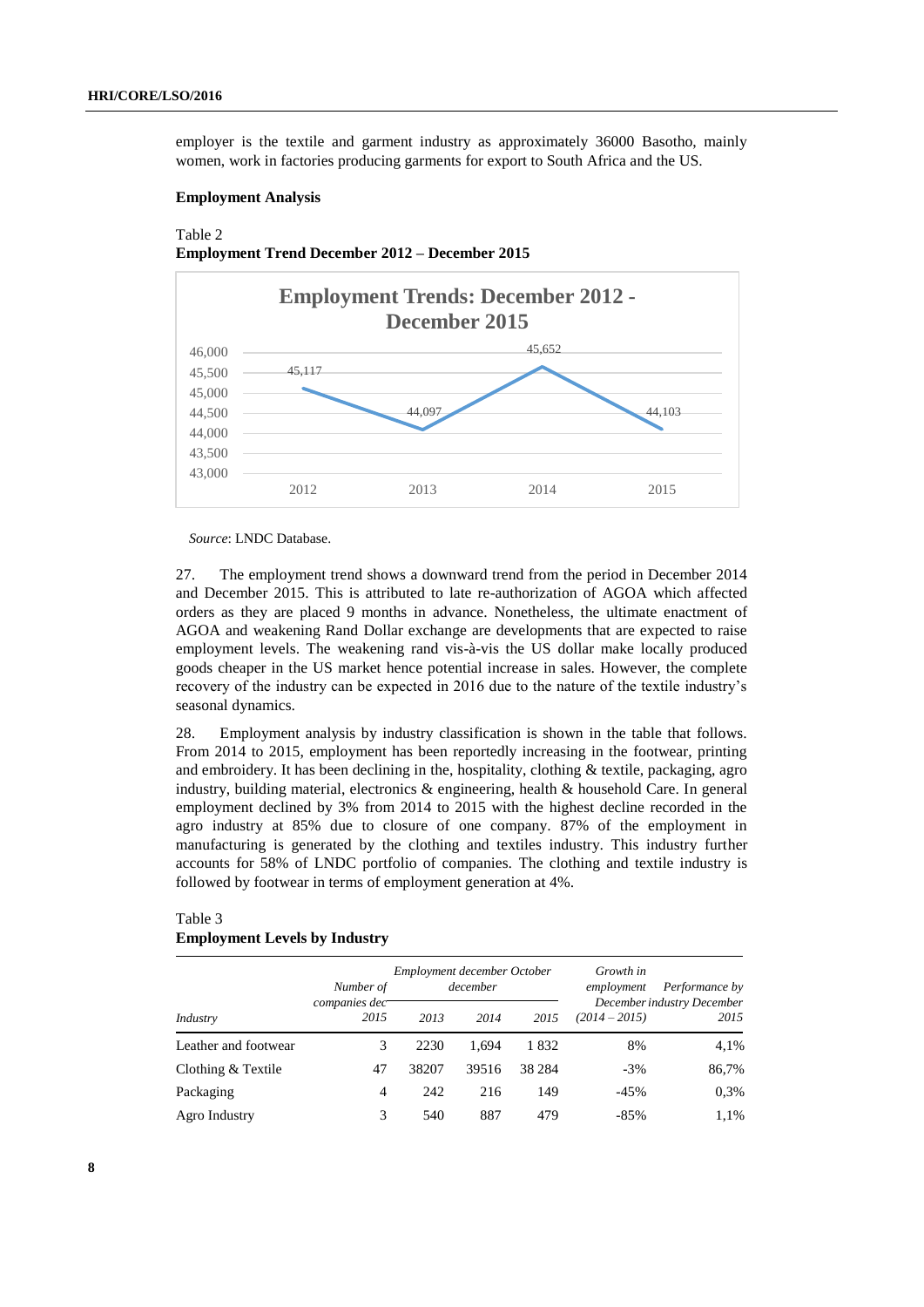|                              | Number of             | Employment december October | december |       | Growth in<br>employment | Performance by<br>December industry December<br>2015 |  |
|------------------------------|-----------------------|-----------------------------|----------|-------|-------------------------|------------------------------------------------------|--|
| Industry                     | companies dec<br>2015 | 2013                        | 2014     | 2015  | $(2014 - 2015)$         |                                                      |  |
| <b>Building Material</b>     | 5                     | 350                         | 423      | 350   | $-21%$                  | 0,8%                                                 |  |
| Electronics &<br>Engineering | 3                     | 1331                        | 965      | 879   | $-10\%$                 | 2,0%                                                 |  |
| Printing and<br>Embroidery   | 3                     | 127                         | 71       | 102   | 30%                     | 0.2%                                                 |  |
| Health & Household<br>Care   | 3                     | 105                         | 93       | 67    | $-39\%$                 | 0.2%                                                 |  |
| Hospitality                  | 1                     | 411                         | 413      | 366   | $-13%$                  | 0,8%                                                 |  |
| Other <sup>7</sup>           | 9                     | 698                         | 1109     | 1655  | 33%                     | 3,7%                                                 |  |
| <b>Total</b>                 | 81                    | 44241                       | 45387    | 44163 | 3%                      |                                                      |  |

*Source*: LNDC Database.

#### (iii) Informal sector

29. In this sector, activities undertaken by individuals include street vendors, farmers, domestic workers, herd boys and other activities. Some of these activities are regulated; for example, street vendors are licensed while the wages rates are set for domestic workers.

#### *(b) Migrant Workers*

30. Lesotho has migrant workers in South Africa and abroad. These migrant workers include health professionals and others, although there is no consolidated and comprehensive data. Lesotho`s location within the boundaries of the Republic of South Africa has played a key role in determining its employment parameters as over the years Basotho have been migrating to South Africa in search of job opportunities. The table below shows the migration trend of Basotho registered with the Ministry of Labour for work in South Africa since 2009 to 2015.

Table 4

#### **Migration Trend of Basotho for the year 2009- 2015**

| Year       | 2009  | 2010 | 2011  | 2012  | 2013  | 2014  | 2015    |
|------------|-------|------|-------|-------|-------|-------|---------|
| Miners     | 97000 | 351  | 30402 | 23252 | 28233 | 25734 | 5130    |
| Non-Miners | 5109  | 1678 | 6758  | 4672  | 3919  | 1042  | No data |

*Source*: Labour Commissioner.

31. Owing to increased redundancies from the mines, the number of migrant workers employed in the mines has been steadily decreasing, from around 97, 000 in 2009 to 5130 in 2015. Many Basotho miners have as a result faced retrenchment. The retrenchment of the mine migrant labourers has resulted in the high unemployment rate and the lack of alternative sources of income in the country.

<sup>&</sup>lt;sup>7</sup> This category includes umbrellas, commercial, cigarettes, green industry, automotive and other industries.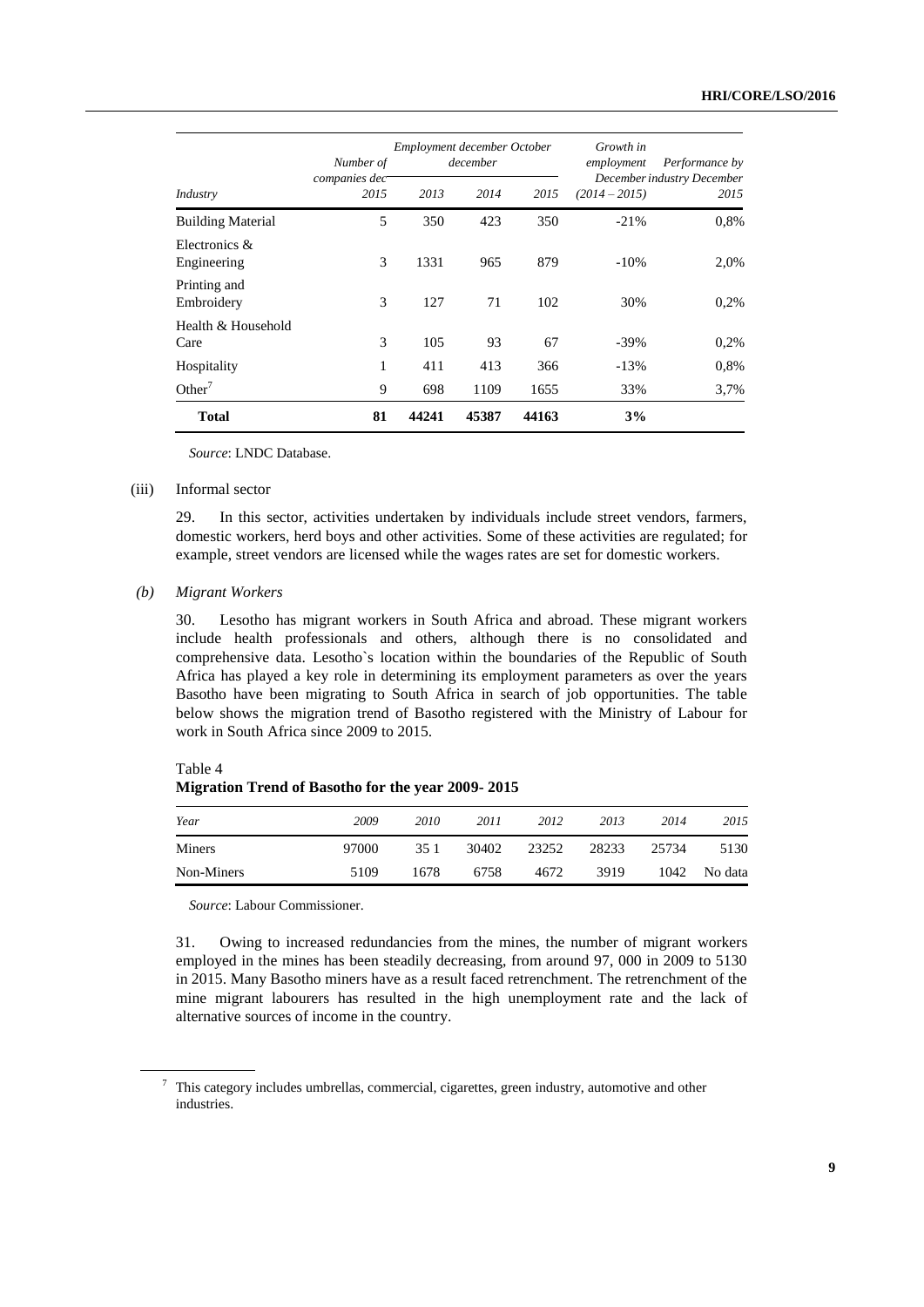32. According to the National Migrant Remittances Framework of Action for Lesotho 2013 the Southern Africa Migration Project outlined that while there are Basotho working in the mines in South Africa, there are others working in various sectors: 10% occupy skilled positions; 10% work as domestic workers while 6% work in the agriculture and manual work.

33. Section 140 of Labour Code makes provision for the existence of the recruitment agencies. Currently, there are three (3) categories of recruitment agencies for mining, farming sector and other sectors. In 2015, Lesotho signed a Declaration of Intent with South Africa which includes provision of special permit for regularisation of unskilled Basotho migrant workers.

#### (i) Migrant Remittances

34. Remittances constitute a large proportion of GDP. According to World Bank data, recorded remittances for Lesotho constituted 29% of GDP in 2012. Most households depend heavily on remittances from mines, farms, health professionals and domestic workers. The remittances of the migrant mineworkers have over the decades accounted for a significant part of Lesotho`s overall national income though it has been declining in the recent years due to retrenchments. Notwithstanding this decline, remittances from mine workers have remained a significant contribution to the overall disposable income in the economy.

*(c) The Manufacturing Industry*

35. The Industry Status report for the quarter ending December 2015 provides analysis on industry performance in relation to employment and exports, industrial relations as well as general economic analysis. Most firms currently have orders up to a period of December 2016, whereas there are some firms with indefinite orders. This will in the long term provide the economy with positive growth in exports both in value and volume to the US market. Orders for the South African market remain relatively stable and but growing as shown by the increased performance in the value of exports destined for the RSA market in January-July 2015 compared to January-July 2014.

#### (i) Export Markets Performance

36. The US market remains the biggest market for Lesotho's exports of textiles and clothing. Thetable below provides the latest update of exports in volume and value terms. Apparel exports to the United States market improved for Lesotho in both value and volume terms.

|         |        | <i>Jan</i> $2014 - Nov 2014$ |             | $Jan 2015 - Nov 2015$ | $\%$ growth |            |  |
|---------|--------|------------------------------|-------------|-----------------------|-------------|------------|--|
| Country | Msme   | <i>S</i> million             | <i>Msme</i> | \$ million            | <i>Msme</i> | \$ million |  |
| Lesotho | 60.032 | 269.138                      | 61 121      | 271.339               | 1.81%       | 0.82%      |  |

Table 5 **Apparel Exports to the US (January 2014 – November 2015)** 

*Source*: US-Africa Trade Report, January 2016.

37. On the other hand, exports from the East Asian countries to the United States market have shown significant growth perhaps due to the shifting of orders into their region from Sub-Saharan Africa countries. Vietnam, CBI and Bangladesh experienced more growth comparatively as shown in the table below.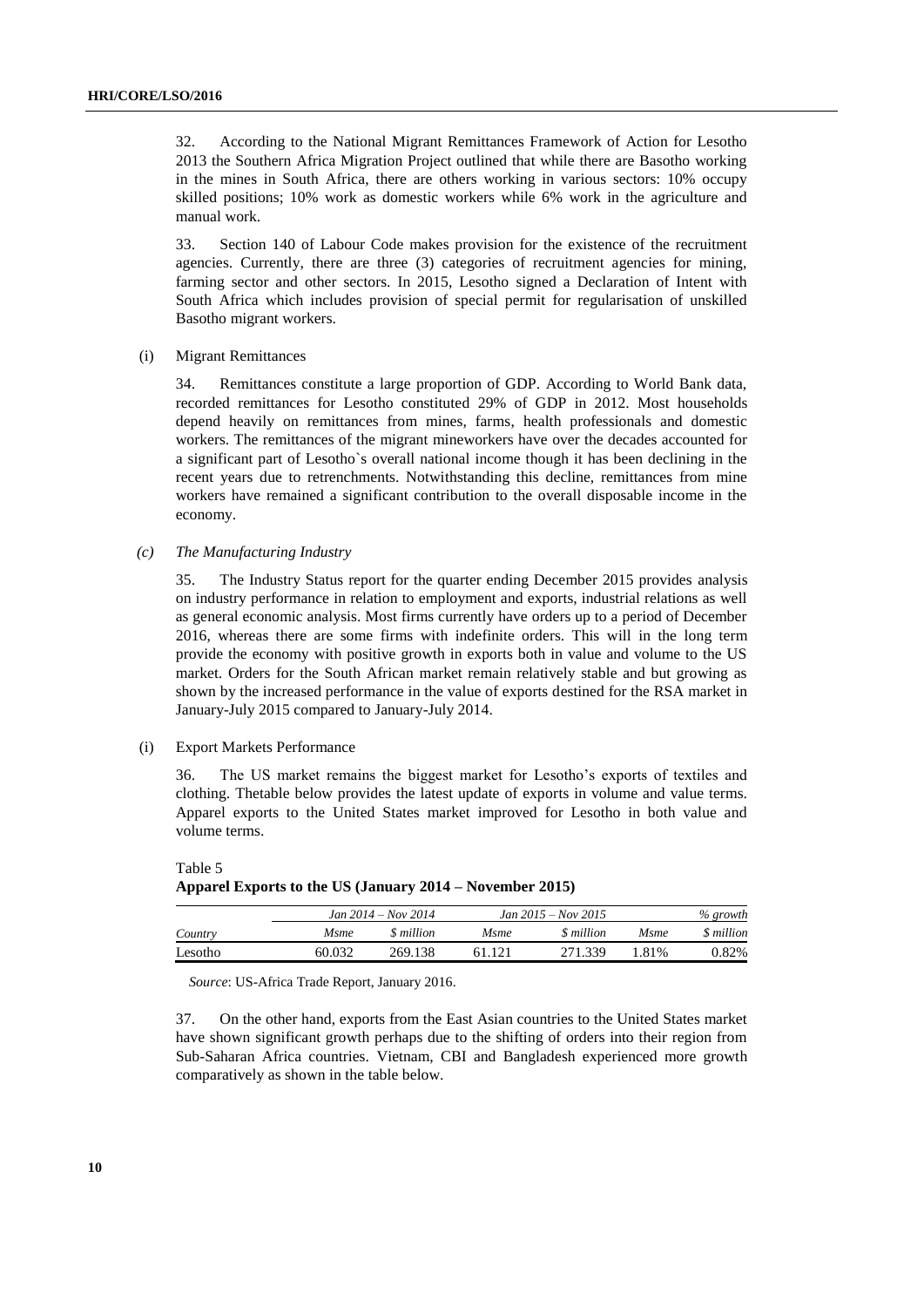| Region/            | January – october 2014 January – october 2015 |            |            |
|--------------------|-----------------------------------------------|------------|------------|
| Country            | (msme)                                        | (msme)     | $%$ growth |
| Vietnam            | 2,536.810                                     | 2,898.273  | 14.25%     |
| Cbi (non-cafta)    | 289.490                                       | 309.825    | 7.02%      |
| Bangladesh         | 1,488.378                                     | 1,725.771  | 15.95%     |
| India              | 890.908                                       | 952.095    | 6.87%      |
| China              | 10,007.150                                    | 10,577.360 | 5.70%      |
| Cambodia           | 951.229                                       | 972.805    | 2.27%      |
| Sub-Saharan Africa | 237.680                                       | 228.846    | $-3.72%$   |

#### Table 6 **Exports from East Asian countries**

*Source*: US-Africa Trade Report, January 2016.

38. Exports from China and Vietnam threaten the market share for Africa since they have tapped into same product categories as Africa and their growth has been significant over time although they have been operating on a non-duty-free basis. With the recently approved Trans-Pacific Partnership (TPP), Vietnam is likely to pose further erosion to AGOA.

39. The RSA market also remains one of the main markets for Lesotho's exports. The graph below provides a pictorial summary of the trading between Lesotho and RSA between the two quarters September -November 2014 to September - November 2015. Significant growth in exports was experienced in November 2015 due to increased exports of textiles and garments as some of the companies traditionally exporting to the US shifted their market to South Africa.



### Graph 2 **Lesotho's exports to South Africa (September – November 2014 to September - November 2015)**

*Source*: UNCOMTRADE.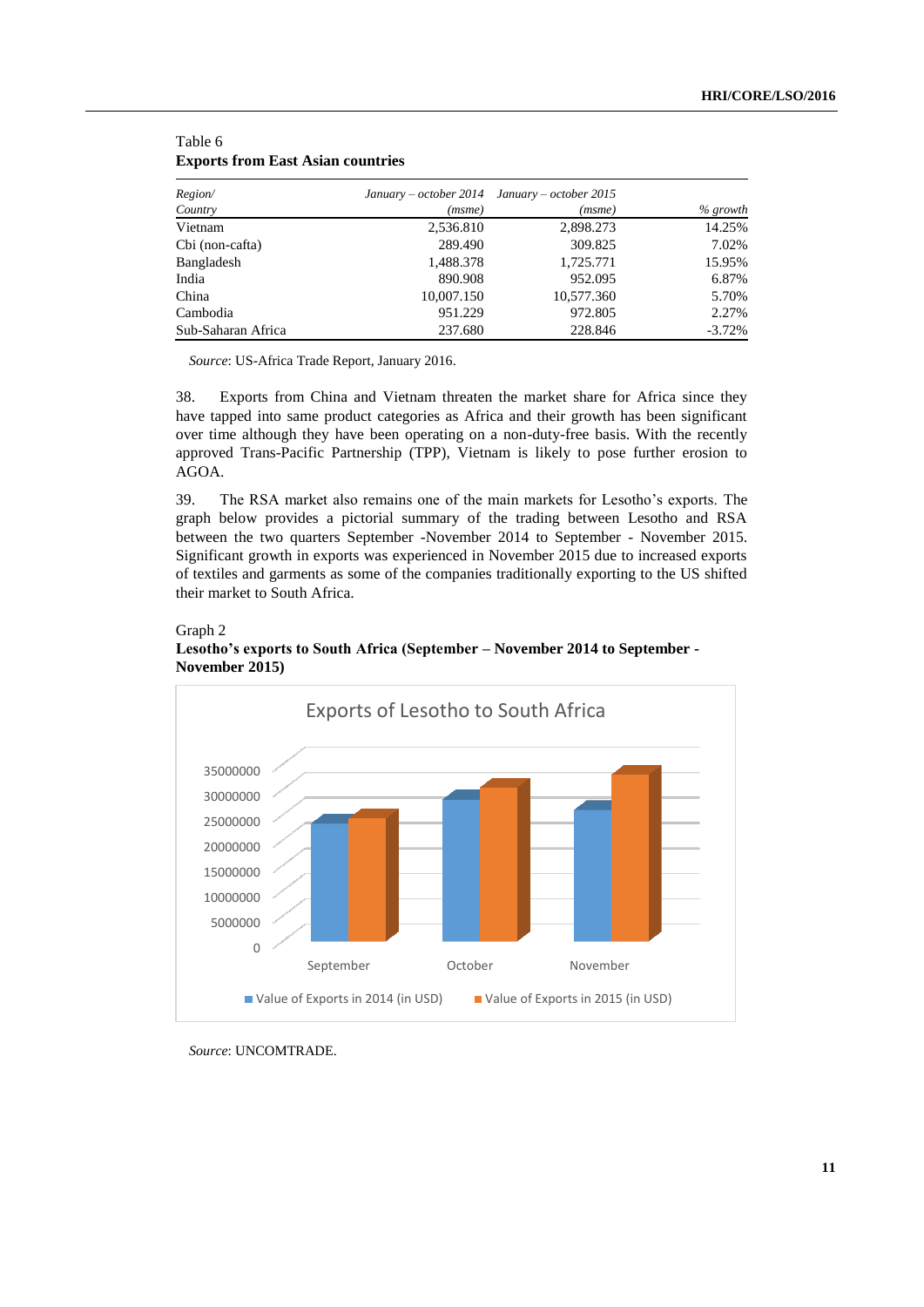#### (ii) EU Market

40. The merchandise exports to the EU from Lesotho is still dominated by raw diamonds.

(iii) Export Products

41. Lesotho's exports to the US remain concentrated in textiles and garments while exports to RSA are in a couple of sectors. In 2016, featuring in the list of export products to RSA are unprocessed wool and mohair, textiles and garments, leather and articles of leather, frozen fish and granite to mention but few.

*(d) Health*

42. Lesotho's healthcare comprises of curative, preventative and rehabilitative services which are government and privately owned hospitals, clinics and health centres. Among these facilities there are specialist hospitals for mental health and leprosy and specialised health centres for HIV/AIDS. Traditional healers are issued with licenses to practice although there is no consolidated data on the issued licenses.

43. Donor contributions have been beneficial in supporting the Government to reach its obligations towards fulfilment of the right to health. On the foregoing, a EUR 2 million grant has been provided by the European Union to Apparel Lesotho to Fight Aids (ALAFA**)** for providing HIV and AIDS care in the workforce, particularly the clothing industry. Further, under the Millennium Challenge Account, the Government has benefited in the renovations of health centres as well as establishment of new health centres.

(i) HIV/AIDS

44. Lesotho is one of the world's countries hardest hit by HIV, with the second highest HIV prevalence. HIV prevalence was 22.9% in 2013, which has risen slightly from 22% in 2005. An estimated 360,000 people are living with HIV in Lesotho and 16,000 died from AIDS-related illnesses in 2013. HIV incidence has declined marginally from 30,000 new infections in 2005 to 26,000 new infections in  $2013<sup>8</sup>$ . Several efforts have been made by the Government, aimed at providing a conducive environment for the fight against HIV and AIDS, for example, the Labour Code (Amendment) Act 2006 was enacted to end discrimination of the infected and affected in the workplace. Also, the Labour Code (Codes of Good Practice) Notice of 2003 provides for prohibition of dismissal of person merely on the basis of their HIV/AIDS status.

45. HIV/AIDS pandemic is one of the contributing factors of the increase in orphanhood. The number of orphans increased from 9, 9082 in 2004 to 12, 2769 in 2006. An increase of 12, 8257 pupils out of 42, 4855 30.1% was further observed. About half 56.6% of these orphans had lost a father compared to 18.9% that had lost a mother. Those that had lost both parents constituted about 22.5% of the orphans.

#### *(e) Agricultural Sector*

46. Lesotho is dominantly a rural economy, with 76% of people living agrarian lifestyle in the rural areas. Its primary sector is agriculture, with the main products being corn, wheat, sorghum, barley, peas, beans, livestock and livestock products like wool, mohair, eggs, milk and meat. While contribution of agriculture to GDP is not a good indicator to mark performance of the sector, contribution of agriculture to GDP has been a declining

<sup>8</sup> UNAIDS (2014) "The Gap Report".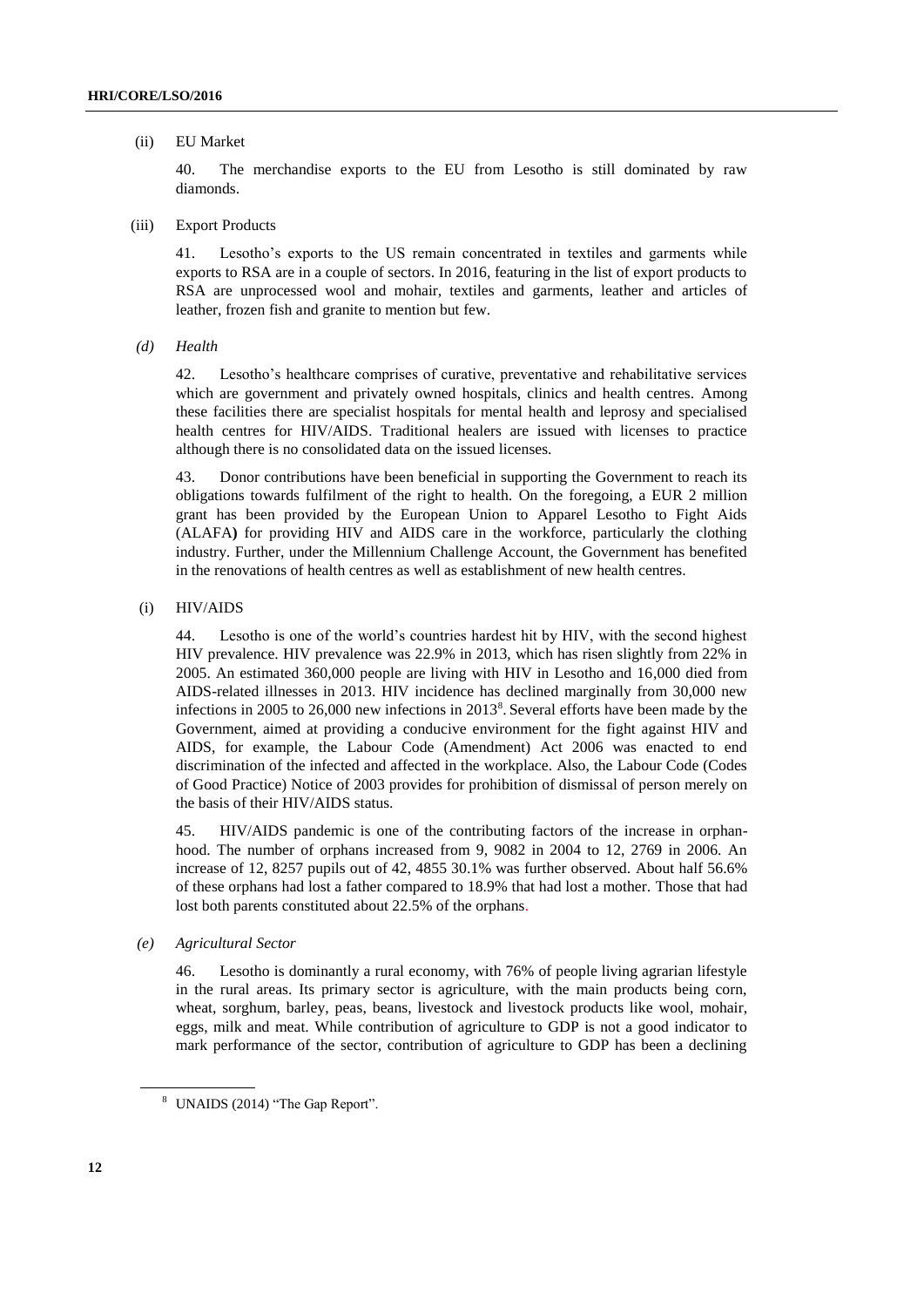trend. According to the National Accounts Publication 2014, agriculture contributes 6.9% to GDP. The situation is attributed to prolonged and unfavourable weather conditions which negatively affect the production for both agricultural sub sectors of crops and livestock.

47. While arable land accounts for only 9% of the total land area of the country, there are a number of challenges which include soil erosion and soil degradation. In 2012/13, an estimated 725,500 people were in need of food assistance hence the Prime Minister declared a state of emergency on food. In two consecutive agricultural years, 2014/15 and 2015/16 the country experienced a severe drought that affected the southern region. The 2015/16 drought has been exceptionally intensive in the history of the country. The subsistence agriculture in the country is entirely rain fed. This means that excessive drought adversely affected the performance of agriculture and ultimately other sectors of the economy.

48. The Government has undertaken steps to revive the agricultural sector and diversify agricultural production for better performance and development. The Block Farming strategy with some subsidies was introduced as a mechanism of commercialising and reviving the agricultural sector. Since this strategy was put in place, the sector has performed much better under block farming. The prudent utilisation of the country's abundant natural resources such as water for irrigation, domestic use, and export to the Republic of South Africa stand as viable options for economic diversification.

49. Currently Lesotho cannot produce enough food to meet the domestic demands as production is only about 20%. Almost 70% of the annual cereal requirements are imported mainly from South Africa. The majority of the people, especially in the rural areas rely heavily on subsistence farming. A large proportion of the rural population is caught up in poverty with poor crop yields and little or no resources to buy imported food staffs. Lesotho Vulnerability Assessment Committee Report 2014 shows that about 24% of the population is classified as food insecure.

50. Agricultural production has continued to pose a challenge over the years due to a combination of factors: limited arable land; repeated drought spells; erratic weather patterns and inadequate agricultural technology. According to the figures compiled by the Central Bank of Lesotho in 2004, output in crop production declined by 1.9%; in 2005 by 1.7%; in 2006 it increased by 1.7% and the preliminary figures for 2007 showed a drop in yield of 8.6%.<sup>30</sup> This means that the country is becoming more dependent on imports of cereals, vegetables, fruits and food donations from the international community.

51. To address this problem, the Ministry of Agriculture and Food Security was allocated 11% of the total budget to intensify training and strengthening of extension services, reviving irrigation scheme and promotion of conservation agriculture where it is viable. Moreover, this allocation is directed towards the procurement of additional farming equipment and supplies, to increase capacity and timely assistance of farmers with farm operations and harvesting and for rehabilitation of Lesotho Agricultural College and farmers training centres. However, improving agricultural production remains a challenge. Any delays in this area retards poverty alleviation and achievement of food security.

*(f) Poverty*

52. Poverty in Lesotho is a challenge with variation to gender, household size and access to basic services including water and housing. Unemployment and uneven distribution of income is the major cause of poverty. Furthermore; a significant amount of labour is devoted to low productive rain-fed crop farming and livestock activities, which do not provide an adequate livelihood without the additional support from non-farm employment and migrant remittances. However, the agricultural sector remains the main source of livelihood and income for the rural poor. The country is confronted with severe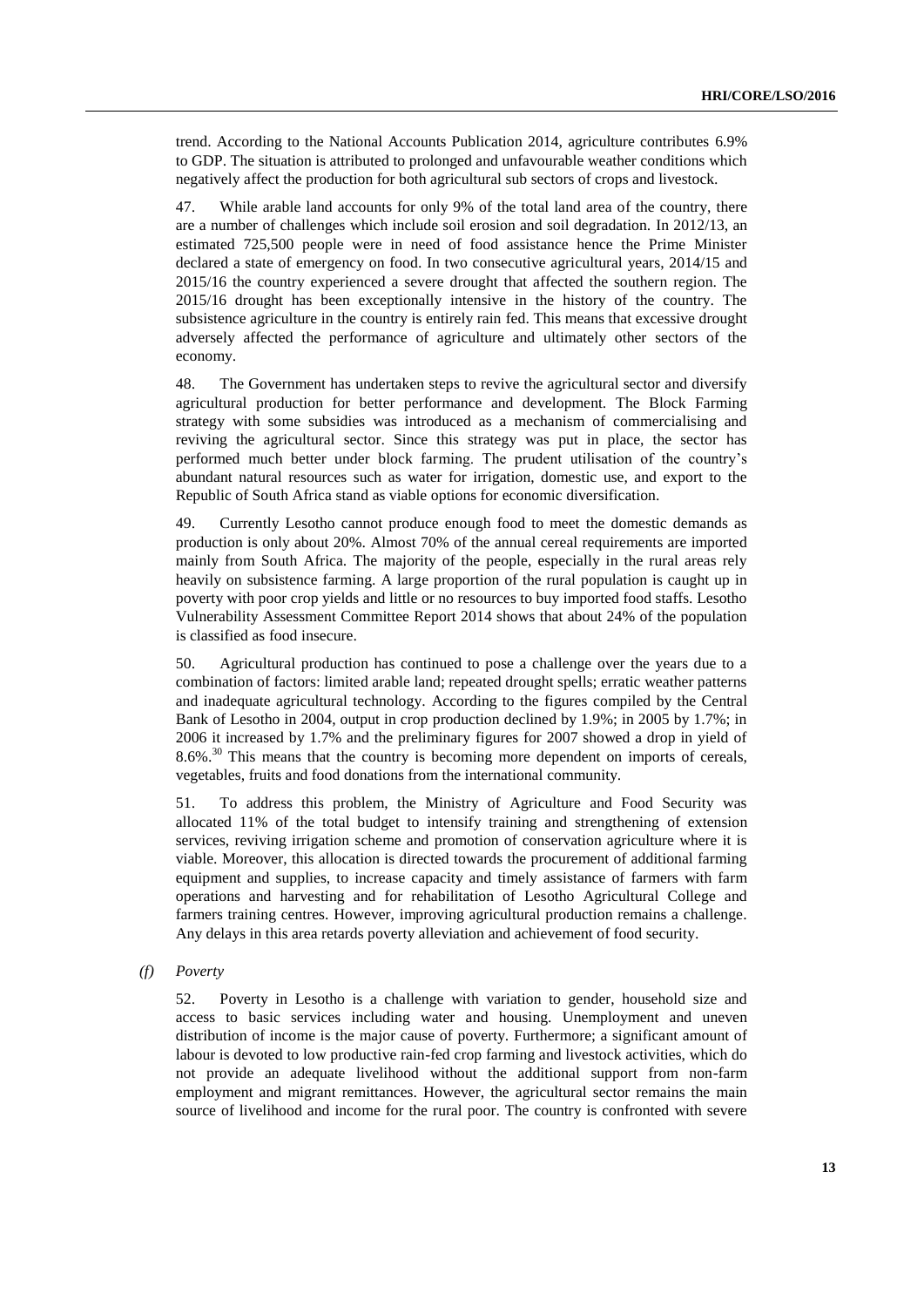natural resources degradation and weak environmental conditions. The performance in the rural economy continues to be highly affected by poor agricultural productivity, lack of infrastructure, and prolonged drought.

53. The transformation of Lesotho's economy from being predominantly agriculture to manufacturing, has improved livelihood options in the urban sector. However, this has significantly undermined the capacity of the rural and agricultural sector as a source of livelihood, employment and income. It will therefore be necessary to take measures to restore the sources of livelihoods for the rural population.

*(g) Education*

54. The Government of Lesotho has enacted the Education Act 2010 which provides the right to free and compulsory education. This has been seen as a promising milestone in achieving the Millennium Development Goals for Universal Primary Education. Free Primary Education was already introduced in the year 2000, as a major strategy towards achieving Universal Primary Education and Education for All goals. Due to the fact that it was not compulsory, some parents were still not taking children to school.

55. The Constitution of Lesotho of 1993 in section 3(1) states that, "the official languages of Lesotho shall be Sesotho and English". These are also the two official teaching languages in the schools, from primary school, secondary school, high school, tertiary, vocational and tertiary level. The opening of many English medium schools has also called for the high use-of-the-English-language in schools

56. The Ministry of Education is in charge of the primary schools syllabus while the setting of standard 7 final year of primary school examinations is done by the Examination Council of Lesotho (ECOL). Secondary education takes three years and it is run jointly with the Education Ministry of the Kingdom of Swaziland. The high school level, which takes two years after the secondary level, was the sole responsibility of Cambridge University in England, and currently the system has been localized. The high school level is again a channel into institutions of higher learning such as the university, teacher training college and technical and vocational schools.

57. According to the 2014 Education Report, Lesotho had about 1,477 primary schools with an enrolment of 366,048 pupils, roughly split between males and females, with 11,167 teachers of whom 8,463 were qualified teachers. There were about 339 secondary schools with 128,473 students, and 5,267 teachers, of whom 5,043 of them were qualified teachers. The female student population is in the majority at this level.

58. Beyond the previous Cambridge Overseas School Certificate which is currently known as the Lesotho General Certificate in Secondary Education (LGCSE), there are higher level institutions known as tertiary or higher education institutions. There are currently 14 institutions recognised by the Government of Lesotho from which 9 are public and 5 are private. A total of 24,073 students were enrolled in this institutions during the academic year 2012/2013.out of this number, 58.6% were females while 41.4% were males. 85.4% of these students were at National University of Lesotho, Limkokwing University of Creative Technology, Lerotholi Polytechnic and Lesotho College of Education. About 59% of the students in tertiary education were females.

59. When studying enrolment in registered primary schools for the districts during 2012/2014, it was observed that Maseru had the highest enrolment of 82,487 followed by Leribe with 55,915 then Berea with 44,601 and Mafeteng with 37,102 in 2014. Qachas Nek had the lowest enrolment of 15,380 pupils in the same year. Gender disparity according to district and region was also observed. In the lowland districts more boys were enrolled compared to girls, while the opposite was found in the mountains.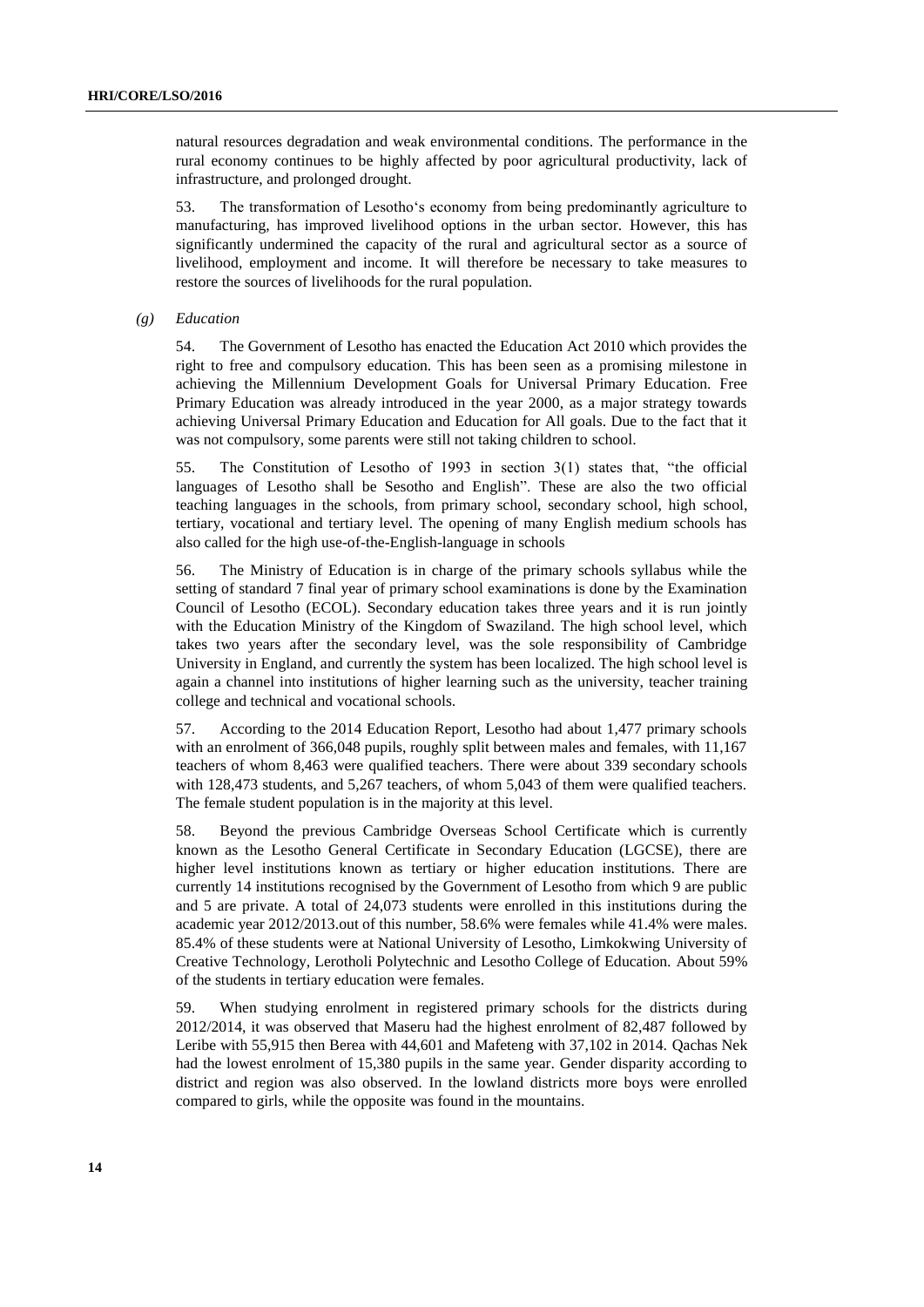60. The distribution of schools by districts reflects that Maseru has the largest number of 252 schools, followed by Leribe with 199, while Mohale's Hoek has 171. Butha-Buthe has the smallest number with only 82 schools. The mountains have many small schools scattered all over the region with a small number of pupils enrolled.

|                  | 2012   |         |        | 2013   |        |        | 2014   |                                            |        |
|------------------|--------|---------|--------|--------|--------|--------|--------|--------------------------------------------|--------|
| <i>Districts</i> | Male   | Female  | Total  | Male   | Female | Total  | Male   | Female                                     | Total  |
| Butha-Buthe      | 11572  | 10823   | 22395  | 114266 | 107787 | 222043 | 114367 | 108235                                     | 222592 |
| Leribe           | 30696  | 28445   | 59141  | 29567  | 273343 | 569101 | 289102 | 270056                                     | 559158 |
| Berea            | 24525  | 22345   | 46870  | 23695  | 21631  | 453264 | 232652 | 213363                                     | 446015 |
| Maseru           | 43186  | 41314   | 84500  | 42445  | 40478  | 829237 | 424075 | 400803                                     | 824878 |
| Mafeteng         | 30323  | 18508   | 38831  | 19529  | 18069  | 375980 | 192866 | 178060                                     | 371026 |
| Mohale'sHoek     | 17332  | 1707    | 34409  | 16275  | 16100  | 323750 | 163330 | 160106                                     | 323436 |
| Outhing          | 11859  | 11573   | 23432  | 11280  | 11101  | 223811 | 112281 | 108467                                     | 220748 |
| Oacha's Nek      | 8146   | 7893    | 16039  | 7974   | 7755   | 157290 | 7870   | 7510                                       | 153809 |
| Mokhotlong       | 11097  | 12161   | 23258  | 10801  | 11911  | 227120 | 109976 | 118865                                     | 228831 |
| ThabaTseka       | 16113  | 16702   | 32815  | 15058  | 16253  | 313112 | 148649 | 161403                                     | 310042 |
| <b>Total</b>     | 194849 | 1868417 | 381690 | 188050 |        |        |        | 181419 36946978 18660623 17944232 36604855 |        |

**Schools Enrolment in registed Primary Schools by District, Sex and Year, 2012-2014**

*Source*: Education Statistics Report 2014.

#### *(h) Tourism Sector*

61. Lesotho's tourism sector contributes above 4% to the GDP of the country. The mountains, culture and altitude of Lesotho makes it appealing to the tourists. The Transfontier Conservation and Development area embraces Lesotho Maloti Highlands and the Kwazulu-Natal Drakensburg mountains in South Africa. It is one of the achievements resulting from the collaboration between Lesotho and South Africa in conserving the globally significant natural and cultural heritage together with the scenic splendour of the area.

62. The snowfall in the mountain districts during the winter season act as a great tourist attraction hence the establishment of Mahlasela Afri-Ski and Mountain resort which was officially opened in 2010. It is primarily a winter destination although currently it is being developed to run all year round and to have the highest zip line in Africa and is expected to be operational the upcoming winter (June 2016). On average the Afri-ski accommodates more than 500 people per day and has accommodation facility for about 300 people.

63. Around 2005, Lesotho inherited facilities from Lesotho Highlands Development Authority (LHDA) which are Liphofung Cultural and Heritage Centre, Tshehlanyane Nature Reserve and Bokong Nature Reserve. The other tourist attraction centre is Sehlabathabe National Park which has been operational since 1970s, after face uplifting by MDTP, it is now called Maluti Drakensburg Park and first to be declared and enlisted as world heritage site making it the largest protected area complex along the great escarpment of Southern Africa. It has the following features: environment centre where extinct and extinguished fauna and flora (biodiversity) are found, extinguished animals, serves as a scientific research station and has accommodation facility.

64. Kome Caves also contribute to the tourist beauty, it is a living heritage site dating to about 200 years back. Besides that, Thaba – Bosiu heritage and museum is a historic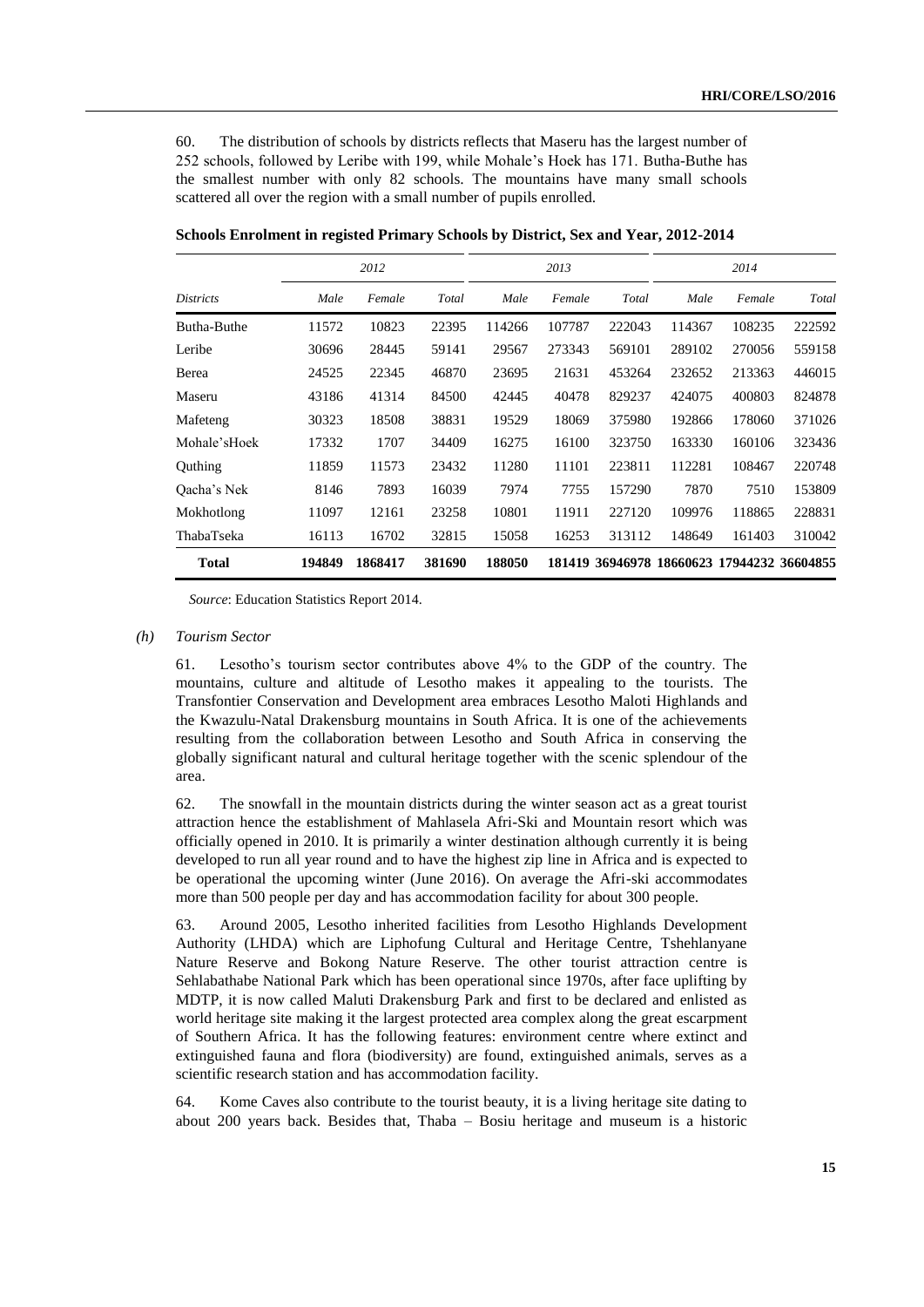mountain plateau in that the Basotho nation was founded there by King Moshoeshoe 1. The historic royal village is preserved above the mountain and below the mountain is a cultural village which depicts the way of living of Basotho. Malea – Lea lodge and many other holiday resorts that are scattered in the country provide the tourists with freshness of the pure air.

65. About 30 years ago, Phase 1 of the Lesotho Highlands Water Project established two major dams mainly to collect water which is also sold to South Africa for household consumption while also generating electricity for Basotho at Muela Hydro Power station, namely Katse dam in the Leribe district and Mohale dam in Maseru District. Mohale dam has an island called Thaba Chitja which is accessible only by helicopter and boat. Katse dam on the other hand has a catchment area where trout fishery is done, mainly for export. It is highly organic and is exported as far as Japan. These dams won international awards for best technical design and being the highest man made dams in the world. Phase 2 preliminary consultancies and groundwork have begun where infrastructure and accommodation facilities are to be developed. Since 2008, there was the development of lower income facilities, in the villages they are called home stays and in the towns areas are called guest houses and Bed & Breakfast.

66. Maletsunyane Falls is the highest single drop in Southern Africa and is enlisted in Guineas Book of Records as the highest abseil. Morija Museum is the longest standing museum in the country and has more than 150 years which makes it rich in history where one of the first of the countries are placed; these being the first Hospital, printing works, schools, where the first missionaries were housed and also where the royal base is found.

67. Tourism is planning to create circuit routes whereby refresher stations will be developed between tourists' spots. A roads network system that is unfolding shall go a long way towards the development of the sector. Lesotho has a habitable highest point in Africa and has the highest motorable track in Tlaeng at Mokhotlong District.

68. Roof of Africa is an event which contributes to the development of tourism in the country. It started forty nine years back and is normally held between November and December, it attracts about 3000 people.

69. Lesotho Tourism Development Corporation (LTDC) was established to promote and market tourism in and outside the country through infrastructure development, information dissemination, and further to advice the government on all policy related issues, to mention but few. Promotion and marketing is also done through trade and travel shows which happen within a range of four days, namely, Indaba which is a show held in Durban in South Africa, World Tourism Market in the UK or Cape Town and through tourism website which add to the beauty of Lesotho.

#### *(i) Government Revenue*

70. Government revenue depends heavily on transfers from South Africa. Customs duties from the Southern Africa Customs Union accounted for 44% of government revenue in 2012. The South African Government also pays royalties for water transferred to South Africa from a dam and reservoir system in Lesotho. However, the government continues to strengthen its tax system to reduce dependency on customs duties and other transfers. The distribution of income in Lesotho remains inequitable. Lesotho imports 90% of the goods it consumes from South Africa, including most agricultural inputs.

#### *(j) Exchange Rates*

71. During the fourth quarter of 2014, the Rand and hence Loti depreciated against the US Dollar and the Pound Sterling while it appreciated against the Euro. The depreciation of the Rand led to increased demand for Dollar-denominated assets and therefore the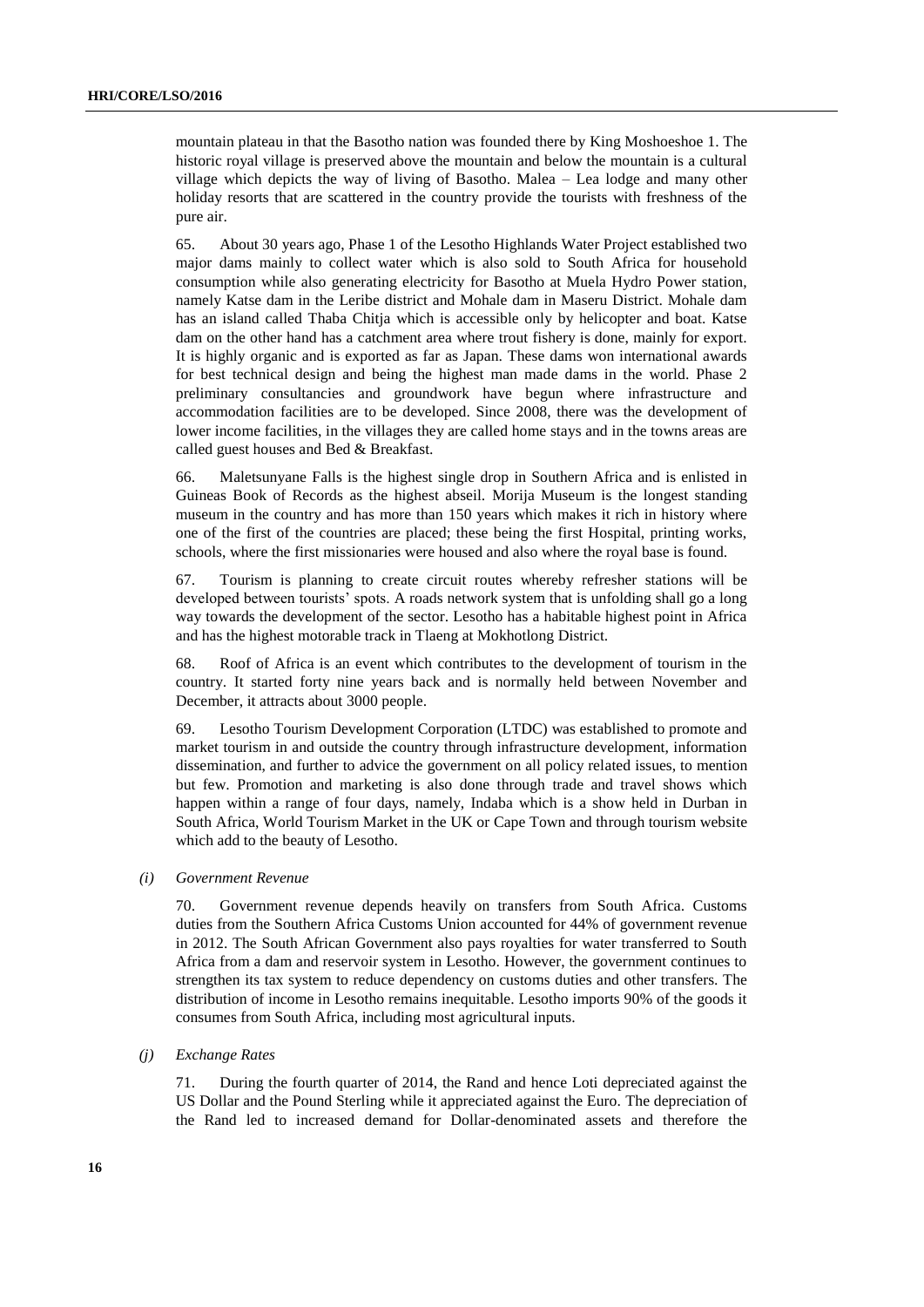appreciation of the US Dollar. The depreciation of the Rand against the US Dollar resulted from the expectations that the US Federal Reserve Bank will start tightening the monetary policy in the second half of the year. The Loti also remained sensitive to the weak trade data, electricity supply constraints and weak domestic growth outlook in South Africa. The exchange rate depreciated by 4.2% and by 0.2% against the US Dollar and the Pound Sterling, respectively while it appreciated by 5.6% against the Euro in the same year. The USDLSL gained 4.185 or 36.61% during the last 12 months from 11.43 in February of 2015. Historically, the Lesotho Maluti reached 16.87 in January of 2016 and a record low of 2.51 in November of 1990.

# **II. General constitutional and political structures of government in operation**

72. Lesotho is a constitutional monarch. It gained its independence from Britain on the 4<sup>th</sup> October, 1966. The King is the Head of State. There are three arms of Government: the Legislature, the Executive and the Judiciary, to ensure checks and balances. The Head of Government is the Prime Minister.

## **A. Legislature/Parliament**

73. Section 54 of the Constitution establishes Parliament, which consists of the Senate and the National Assembly. The Senate consists of 22 principal chiefs and 11 other senators nominated by the King acting in accordance with the advice of the Council of State (sect. 55 of the Constitution). The National Assembly consists of 80 members elected in accordance with the provision of the Constitution (sect. 56).

74. The Parliament of Lesotho is bicameral and consists of the Senate as the upper house and of the National Assembly as the lower house. The National Assembly consists of 120 seats.

75. The right to participate in the affairs of the country is realized through representation of parliamentarians and this is through the mandate given to them during general or byelections. Parliamentary Portfolio Committees are linked to various Ministries to oversee the activities of the public service and to ensure their accountability to the public.

# **B. Executive**

76. Over the years, Lesotho's democracy has been evolving and at times proved to be fragile. Fragility manifested itself in the form of challenges posed after some elections. On occasion this led to the suspension of constitutional rule, temporary dictatorships and resulted in abuse of human rights. Lesotho held its democratic elections in 1965, 1970, 1993 and 1998 under the Westminster model based on multi-party democracy. Lesotho had been using the First - Past – the - Post electoral model. That model, though accepted and used in many other democratic countries, was considered by some as not translating the national vote into a satisfactorily proportionate share of seats in the National Assembly. Experience in the 1990's revealed that the electoral model was not giving comfort to all parties. In 1993, Lesotho witnessed a new political development with the first democratic election and a drawing up of a new Constitution.

77. After the elections of 1998, there was a political turmoil. As a result, the First Past the Post Model was abolished as it lacked political openness and the Mixed Member Proportional Representation which makes a 40/80 mixed electoral model was adopted.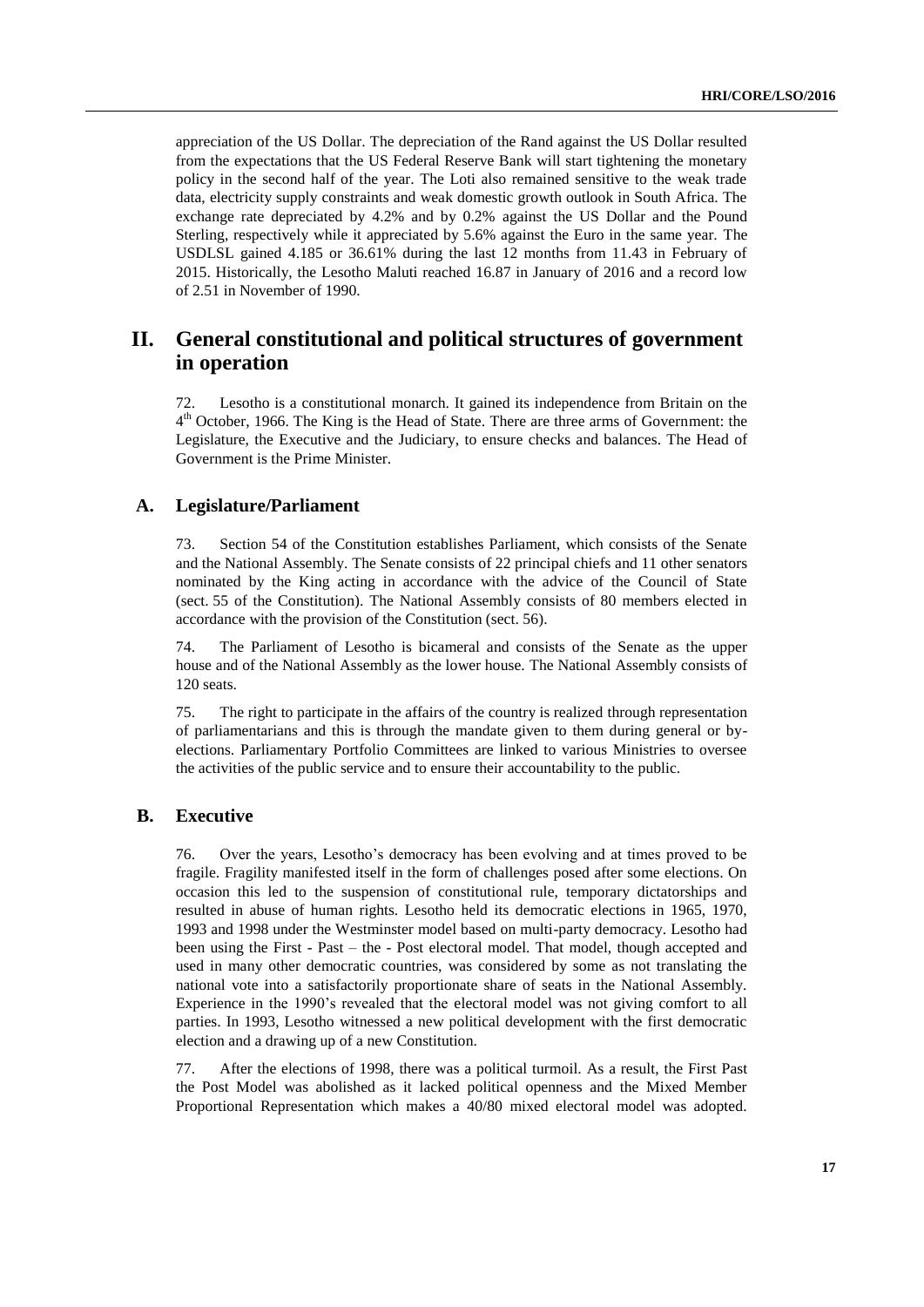Lesotho used this Model in the 2002, 2007 and 2012 general elections respectively. This model has worked well as it has improved inter-party dialogue, encouraged inclusiveness and broader representation in the National Assembly. The 2012 elections had culminated in the first coalition government which lasted for two years as Lesotho experienced first snap elections being her sixth democratic elections in February 2015 culminating in the existing multi party Government.

# **C. Judiciary**

78. Fundamental freedoms and inherent human rights are guaranteed under an independent Judiciary that comprises of Court of Appeal; High Court; Subordinate Courts and specialized tribunals exercising a judicial function as enshrined in the Constitution.

79. The courts in the performance of their functions are free from interference and subject only to the Constitution and any other law. The Government as the Executive branch accords assistance that enables them to protect their independence, integrity, dignity and effectiveness. It is the duty of the Executive and the Legislature to respect and observe the independence of the Judiciary. The courts decide matters before them impartially, on the basis of facts in accordance with the law without undue influence, threats, pressures or restrictions. Judicial proceedings are conducted fairly respecting the rights of all parties. The High Court sits as the Constitutional Court to hear purely human rights and constitutional matters. Lesotho has enacted the Judiciary Administration Act 2011 which incorporates basic principles that promote the independence of the Judiciary and establishes administration and conditions of service of the Judiciary. The Act has also enabled Parliament to allocate budget straight to the judiciary unlike in the past when it was part of the Ministry of Justice.

80. In this regard, Lesotho follows the English common law approach observed in the majority of States of the British Commonwealth, whereby international conventions and covenants are not invoked directly in domestic courts, that is they are not self-executing. They have to be transformed into internal laws by Parliament or administrative regulations by administrative bodies in order to be enforced. Unless specifically implemented by domestic law-making procedures, an international norm is not, of itself, part of domestic law. The Bangalore Principles provide that it is within the proper nature of judicial process for national courts to have regard to international human rights norms, whether or not incorporated in domestic law, for the purpose of resolving ambiguity or uncertainty in national constitutions and legislation. Hitherto there has not had any case in court on this point.

81. The Labour Code 1992 provides in Section 4 (c) that, "in case of ambiguity, provisions of the code and of any other rules and regulations made there-under shall be interpreted in such a way as more closely conforms with provisions of conventions adopted by the conference of International Labour Organisation, and of recommendations adopted by the Conference of the International Labour Organisation. The resort to international labour conventions where the domestic law is not protective of the rights of workers has been provided for as indicated. This section specifically outlines that where national laws on labour standards are silent, international labour standards shall apply. ILO Conventions that are not ratified by Lesotho may also be resorted to where they can resolve the ambiguity in the domestic legislation.

82. Recent developments in the Judicial Sector were carried out under the Civil Legal Reform project component of the Millennium Challenge Account – Lesotho and Millennium Challenge Corporation – US have put in place a programme aimed at the improvement of the private sector. The civil legal reform project centres on the improvement of the operations of the commercial court, introduction of the Alternative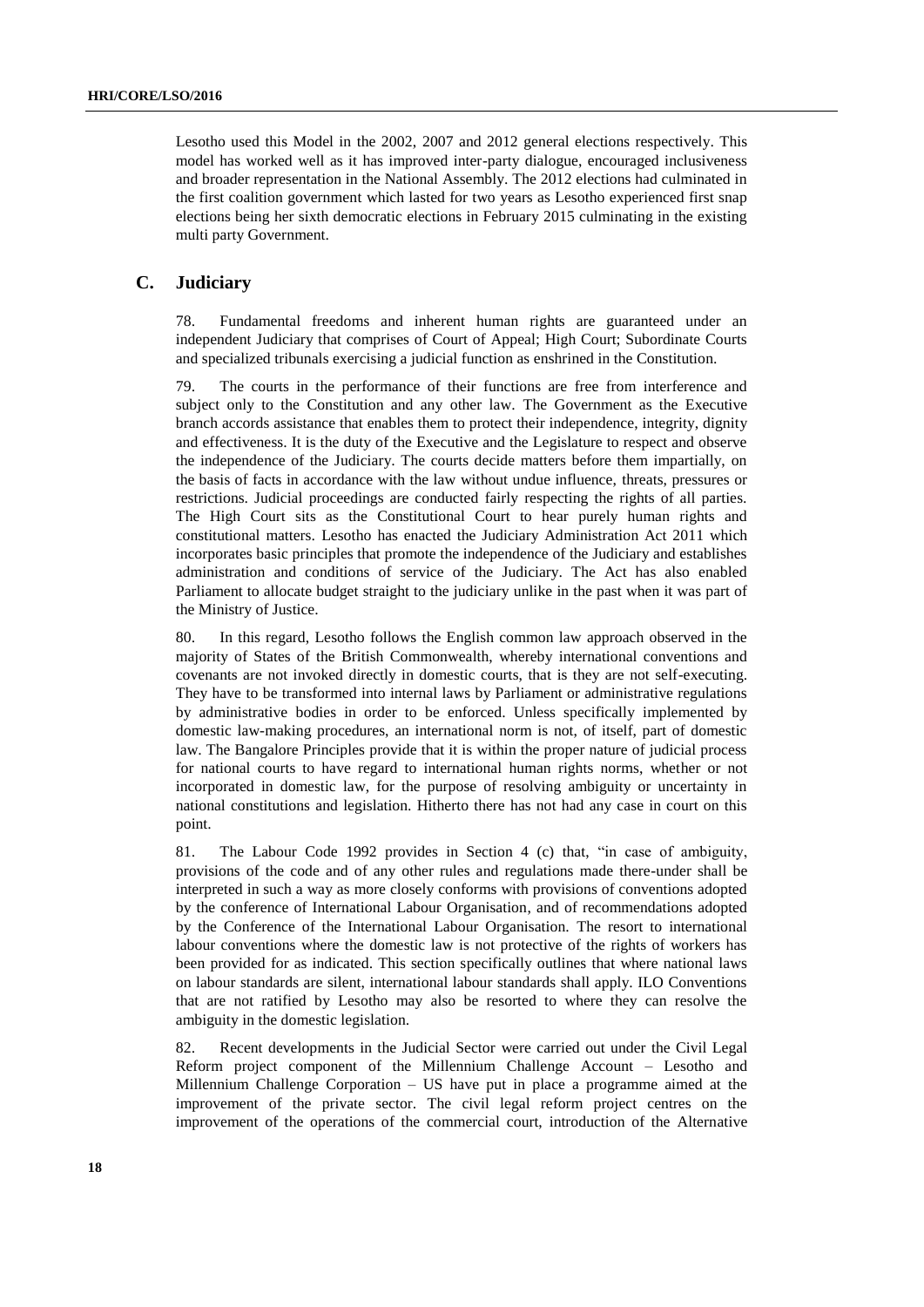Dispute Resolution Mechanism– ADR, the small claims court, and improved case management for civil, criminal and commercial cases. A firm of consultants from Uganda has been engaged to assist the justice sector to implement this programme.

# **III. Main initiatives and governance programmes**

### **A. National Vision 2020**

83. Vision 2020 which encapsulates the country's development vision was adopted, stating that, "By 2020 Lesotho shall be a stable democracy, a united and prosperous nation at peace with itself and its neighbours. It shall have a healthy and well – developed human resource base. Its economy will be strong; its environment well managed and its technology well established."

84. The Lesotho National Vision establishes a long term vision for Lesotho by looking beyond the short and medium term plans and macro-economic adjustment programmes. It explores options for achieving economic, social, political and human development progress to the year 2020. It identifies alternative development strategies suitable for Lesotho's situation, which yield: a stable democracy, peace and security, stability domestically and regionally, a healthy and well developed human resource base, a sound economy with decent standard of living, a well managed environment and advanced technology and good governance, considerable progress on the human development front (as broadly defined) among other things. The Vision is based on the principles of democracy, good governance and human rights. In the light of changed parameters in the aftermath of the global financial and economic crisis, which has hit least developed countries (LDCs) such as Lesotho, very hard, the need to revise the strategic framework is obvious. It will be supplemented by a medium term development Plan called the National Growth Strategy (NGS).

# **B. Millennium Development Goals**

85. Lesotho is a signatory to the Millennium Declaration which was adopted by the United Nations in 2000. As much as Lesotho is facing challenges of combating the HIV/AIDS pandemic, the extreme hunger and poverty, the country however remains committed to the attainment of the Millennium Development Goals.

86. Lesotho's achievements and progress to date regarding the millennium development goals has been recently noted in the Lesotho Millennium Development Goals Report of 2010, which was presented at the 2010 session of the General –Assembly in New – York, United States of America by The Right Honourable the Prime Minister of Lesotho.

# **C. National Strategic Development Plan (NSDP) [2012/13 – 2016/17]**

87. The NSDP succeeds the Poverty Reduction Strategy Paper (PRSP) and the Interim National Development Framework (INDF). Like the PRSP and the INDF, it also serves as an implementation strategy for the National Vision 2020 for the next five (5) years. NSDP is expected to reduce poverty and achieve sustainable development. The NSDP strategic goals are to pursue high, shared and employment creating economic growth, develop key infrastructure, enhance the skills base, technology adoption and foundation for innovation, improve health, combat HIV and AIDS and reduce vulnerability, reverse environmental degradation and adapt to climate change and promote peace, democratic governance and build effective institutions.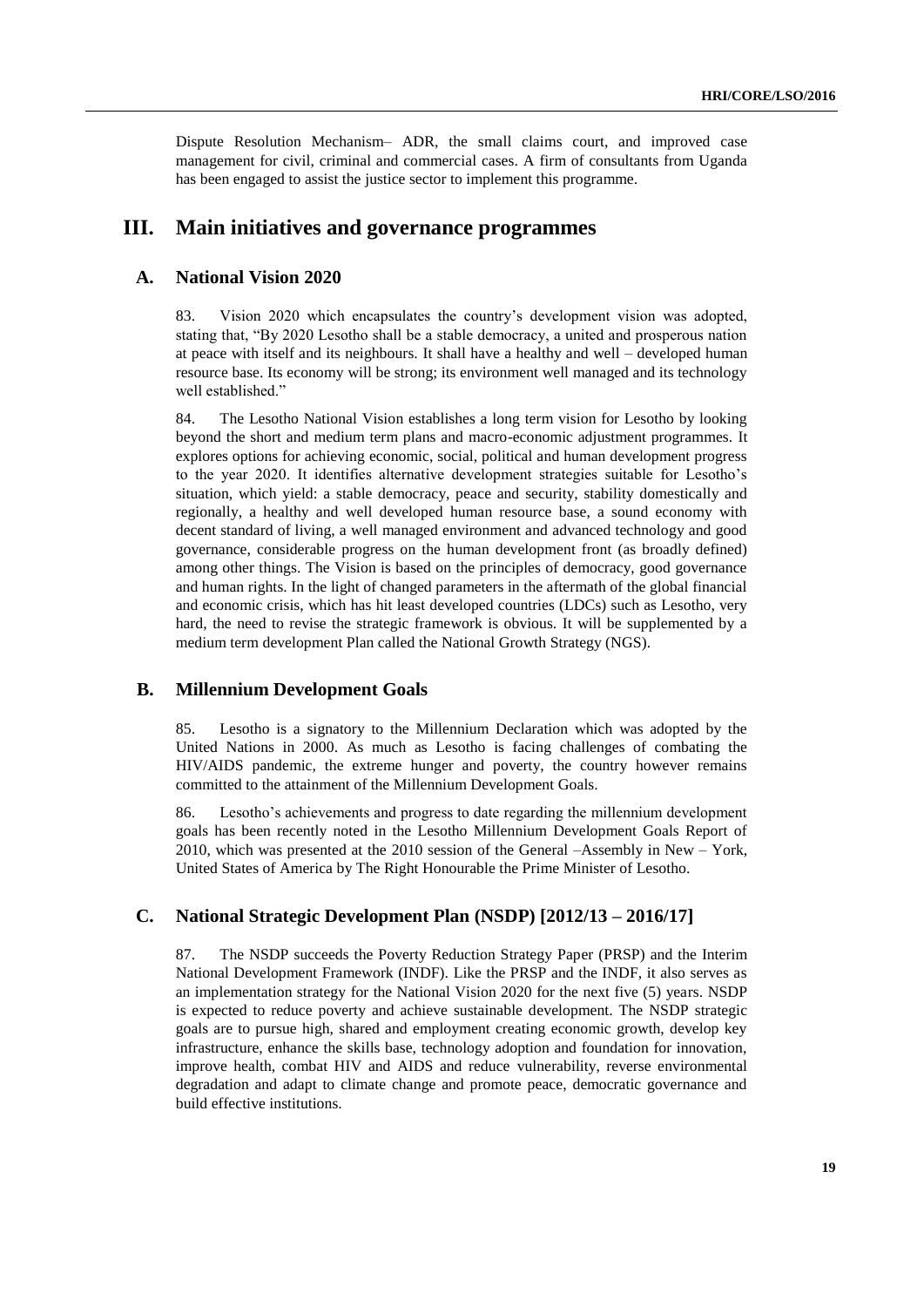88. Through Vision 2020 and the National Poverty Strategy, the decentralisation of national development services through the local authority structures was ushered in with the enactment of the Local Government Act 1997 which established structures of decentralisation. The establishment of these structures is intended to promote participatory democracy and the involvement of rural communities in their affairs.

89. Democratic local government elections were held for the first time in 2005. Efforts were made by Government through the enactment of the Electoral Law (Amendment) of 2005 on 30% quota for women's nomination in the local government elections. As a result of this quota this law, women won 58% of the seats in the elections. The challenge that was encountered with these elections was that the population turnover of the electorate was not as high as that of the national elections.

# **IV. Institutional machinery with responsibility for overseeing the implementation of human rights**

# **A. Independent Electoral Commission**

90. The Independent Electoral Commission (IEC) was established by the 1997 Second Amendment to the Constitution. The National Assembly Elections (Amendment) Act 2001 sets up the Commission with its responsibilities including, amongst others, the demarcation of electoral constituencies, compilation of the register of voters, organization and conduct of the National Assembly elections, Local Government elections and the *referenda*. The IEC organized and held the first National Assembly elections in 1998 and held subsequent elections in 2002, 2007, 2012 and 2015 while the first Local Government elections were held in 2005. In addition to managing the electoral process, IEC disseminates voter awareness information through media usage and promotes the right to vote in Lesotho.

# **B. The Ombudsman**

91. The Office of the Ombudsman was established in terms of Section 134 of the Constitution. The Ombudsman is viewed as complementing the work of the Judiciary. It provides very authoritative albeit informal and speedy procedures that render quick access addressing complaints and settling disputes.

92. The Ombudsman has a constitutional and legal mandate which emanates from the Ombudsman Act 1996 to investigate actions of maladministration by administrative bodies and also protects the rights of individuals who are believed to be victims of unjust acts perpetrated by the Government and Statutory Corporations. However, the office only makes recommendations. It has no enforcement powers.

# **C. The Directorate on Corruption and Economic Offences (DCEO)**

93. DCEO was established as an oversight body on instilling accountability and transparency in the management and disposal of public assets. The Government enacted the Prevention of Corruption and Economic Offences Act 1999 that sets up the Directorate on Corruption and Economic Offences to investigate suspected cases of corruption. Since its operation the DCEO has succeeded to strengthen internal procedures and controls to deter corruption and facilitate the detection and prosecution of corrupt practices. The Prevention of Corruption and Economic Offences (Amendment) Act 2006 introduced the declaration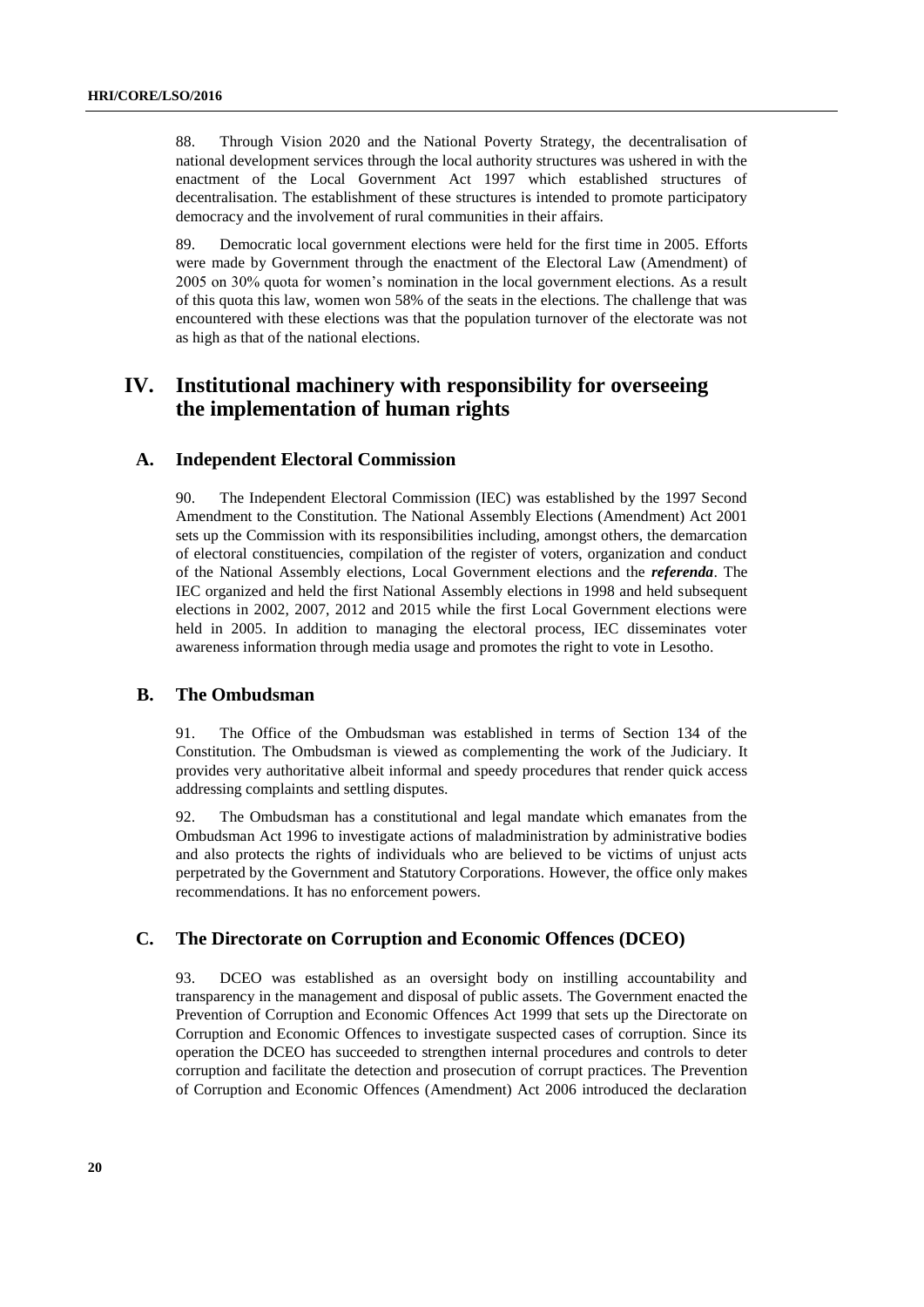of assets and income by all those in the public service, and provided further operational autonomy to the Directorate.

### **D. Police Complaints Authority**

94. The Police Complaints Authority (PCA) is one of the institutions that promotes and protects human rights in Lesotho. It is established under Police Service Act 1998. PCA has authority to investigate and report to the Police Authority or the Commissioner in respect of any complaint from a member of the public about the conduct of a member of the Police Service with regard to corruption and human rights. The aim of the authority is to assist in effective policing and observance of human rights by the police service.

95. To facilitate accessibility of services, the Authority has signed Standard Operating Procedures which assist to circumvent the problems associated with lodging of complaints against the police with the Minister or the Commissioner. These procedures allow submission of complaints to police offices in the districts who then forward the complaints to PCA for investigation. PCA works in close collaboration with the police and has held training workshops on human rights protection, stock theft and customer care. Their success is dependent on reports that reflect compliance of human rights by the police service.

# **E. The Human Rights Unit**

96. Human Rights Unit was established in 1995. The objective of the Unit is to inculcate a culture of observance and respect for human rights. The Unit receives complaints from the public and undertakes investigations of alleged violations of human rights and makes referrals where necessary; undertakes human rights awareness raising activities and reviews legislation and policies for compatibility with developments in the international sphere. The Unit has facilitated human rights trainings for law enforcement agencies, members of Parliament, the Judiciary, teachers and the youth. These were held in collaboration with the civil society organisation, non-governmental organisations and the development partners. The Unit facilitates commemoration of international human rights day annually. The Unit is also responsible for the compilation, submission and presentation of international and regional human rights instruments to which Lesotho is a state party.

97. Under the Consolidation of Democracy and Good Governance Programme of the United Nations Development Programme (UNDP) and Irish Aid, the Government was granted support for the establishment of the National Human Rights Commission 2008. In 2011, the  $6<sup>th</sup>$  Amendment to the Constitution established the said Commission. The enabling legislation is before the ninth Parliament for consideration. The Bill defines the composition of the Commission, its powers, and procedural operation. The operational modality and administrative machinery for the implementation of the commission has also been completed, in terms of budgetary costing and human resource requirements. The Commission will be charged with the responsibility to monitor the general human rights situation and to investigate human rights abuses and will inspect and monitor places where human rights violations are likely to take place, such as correctional centres, police stations, and any other places of custody or detention.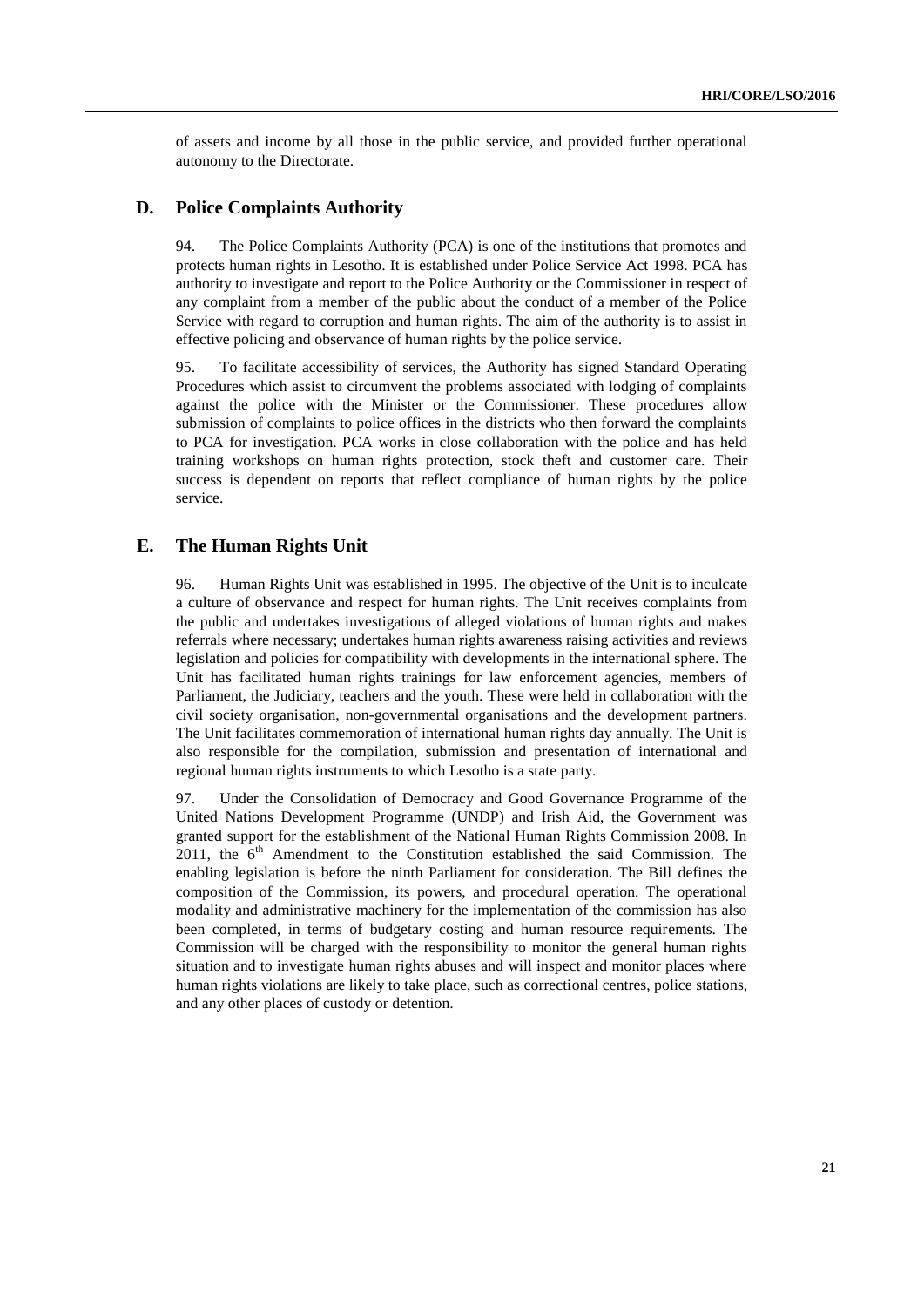# **V. General legal framework within which human rights are protected**

# **A. Constitution**

98. The Government of Lesotho places a high premium on respect for, and promotion and protection of human rights. Fundamental human rights and freedoms are protected in chapter II of the 1993 Constitution of Lesotho, which is the supreme law of the land. They include the right to life, the right to personal liberty, freedom of movement and residence, freedom from inhuman treatment, freedom from slavery and forced labour, freedom from arbitrary search or entry, the right to respect for private and family life, the right to fair trial, freedom of conscience, freedom of expression, freedom of peaceful assembly, freedom of association, freedom from arbitrary seizure of property, freedom from discrimination, the right to equality before the law and equal protection of the law, and the right to participate in Government.

### **B. Legislation**

99. In addition to the Constitution, following are some of the new developments in legislation which protect the enjoyment human rights:

- Sexual Offences Act 2003 covers areas which were not addressed under the common law offence of rape. It takes into account the rights of the victims of this offence, the rights of the disabled persons, men, women and children.
- Speedy Courts Trial Act 2002 ensures protection of the rights of offenders to a fair and speedy trial within a reasonable time.
- Legal Capacity of Married Persons Act 2006 removes the minority status of women married in community of property and marital power of the husband over the person and property of the wife with regard to administration of the joint estate.
- Children's Protection and Welfare Act 2011 protects the rights of children in general and caters for their general wellbeing. The Act further makes provision for Children's Court which was launched in September 2011 as part of Government's initiative to provide a child friendly environment when dealing with children in conflict and affected by the law.
- Race Relations (Amendment) Act 2005 provides for protection against practices of racial hatred.
- Environment Act 2008 protects the right to a clean and healthy environment.
- The Land Act 2010 addresses issues of non-discrimination and women's empowerment as married women can now access and control land as a productive resource.
- The Education Act 2010 provides free and compulsory education for all children of school going age. It further makes it a punishable offence for a parent/guardian to withhold a child from attending school. The Act also prohibits inhuman and degrading treatment, including corporal punishment on children.
- The Penal Code which was enacted in 2010 regulates all assaults cases inclusive of domestic violence. This law does not however provide comprehensive protection for violence that occurs within the domestic sphere as it provides protection from the general perspective.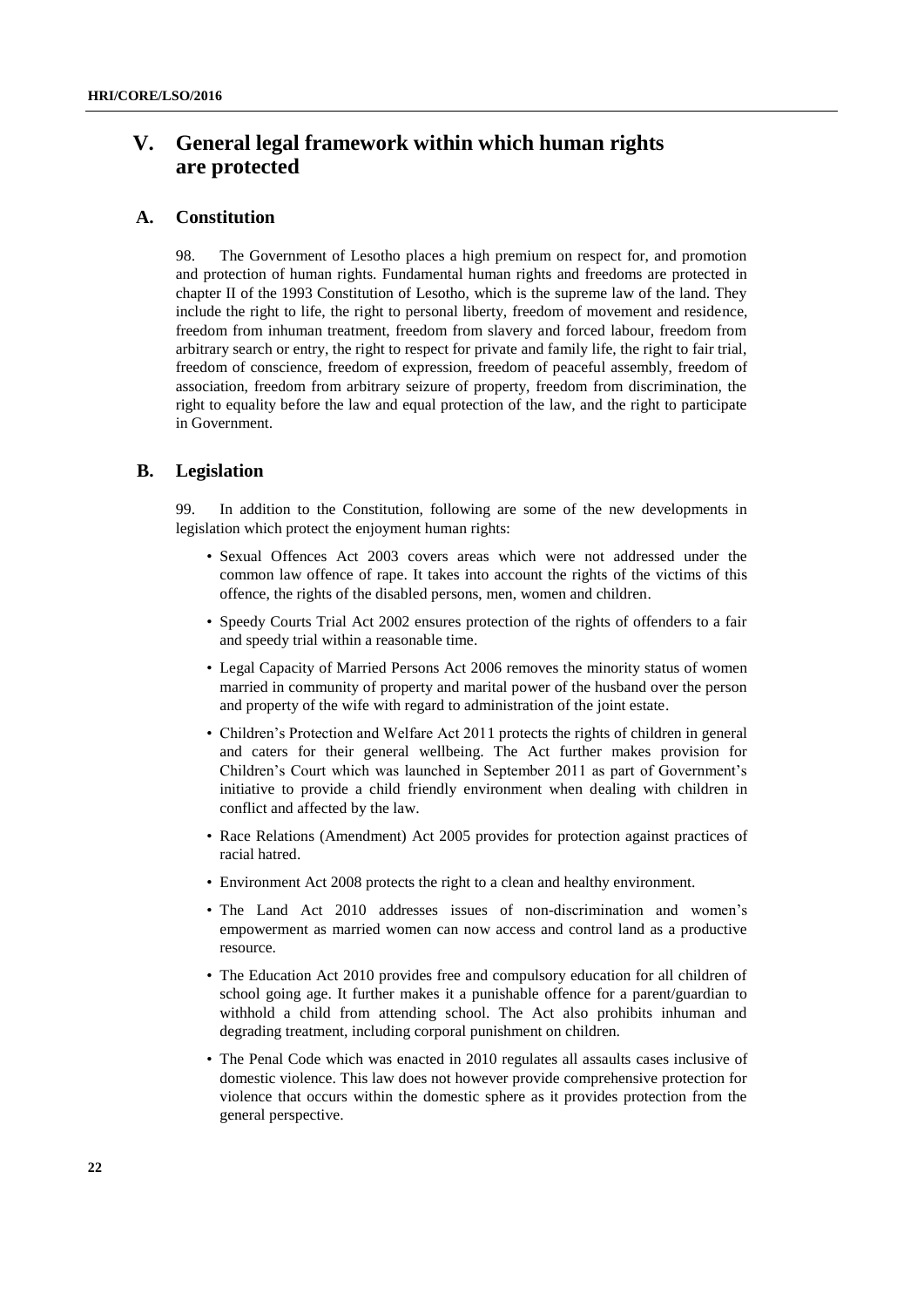- Anti-Trafficking in Persons Act 2011 prohibits and punishes all forms of trafficking and requires adoption of protection measures for victims of trafficking. The Act provides for establishment of care centres throughout the country. It protects victims of trafficking from prosecution for unlawful acts committed as a direct result of being trafficked; provides foreign victims with permanent residency as a legal alternative to their removal; and encourages victims to assist in the investigation of offenders.
- The Administration of the Judiciary Act 2011 provides for the independence of the Judiciary.

# **VI. The framework of ratification, domestication of human rights instruments and peer review mechanisms**

### **A. Status of Ratification and Domestication**

100. In Lesotho, international human rights instruments and norms are non – self executing, and not directly applicable in the legal jurisdiction of the country. They have to be domesticated into national laws or administrative regulations in order to be enforced with the exception of International Labour Organization agreements. Once again limited capacity has been the sole cause of delays in domesticating some of the conventions. However, The Commonwealth Bangalore Principles of 1989, and the Harare Declaration of 1990 both provide for the incorporation and interpretation of human rights norms.

# **B. Regional and International Human Rights Conventions and Domestication**

101. Lesotho has ratified all major international and regional human rights treaties, which include:

- International Covenant on Civil and Political Rights (ICCPR) ratified in 1992
- International Covenant on Economic, Social and Cultural Rights (ICESCR) ratified in 1992
- Convention on the Elimination of All Forms of Discrimination Against Women (CEDAW) ratified in 1995 with reservation to Art. 2
- Convention on the Elimination of All Forms of Racial Discrimination (ICERD) Ratified in 1971
- Convention on the Rights of the Child (CRC) ratified in 1992
- International Convention on the Protection of the Rights of all Migrant Workers and Members of Their Families ratified in 2006
- Convention on the Rights of Persons with Disabilities (CRPD) acceded to in 2008
- Convention Against Torture and other Cruel, Inhumane or Degrading Treatment or Punishment (CAT) ratified in 2001
- Convention on Enforced Disappearances of Persons ratified in 2013
- ILO Convention on Eradication of Child Labour ratified in 2001
- ILO Convention 111 Concerning Discrimination in Employment and Occupation ratified in 2000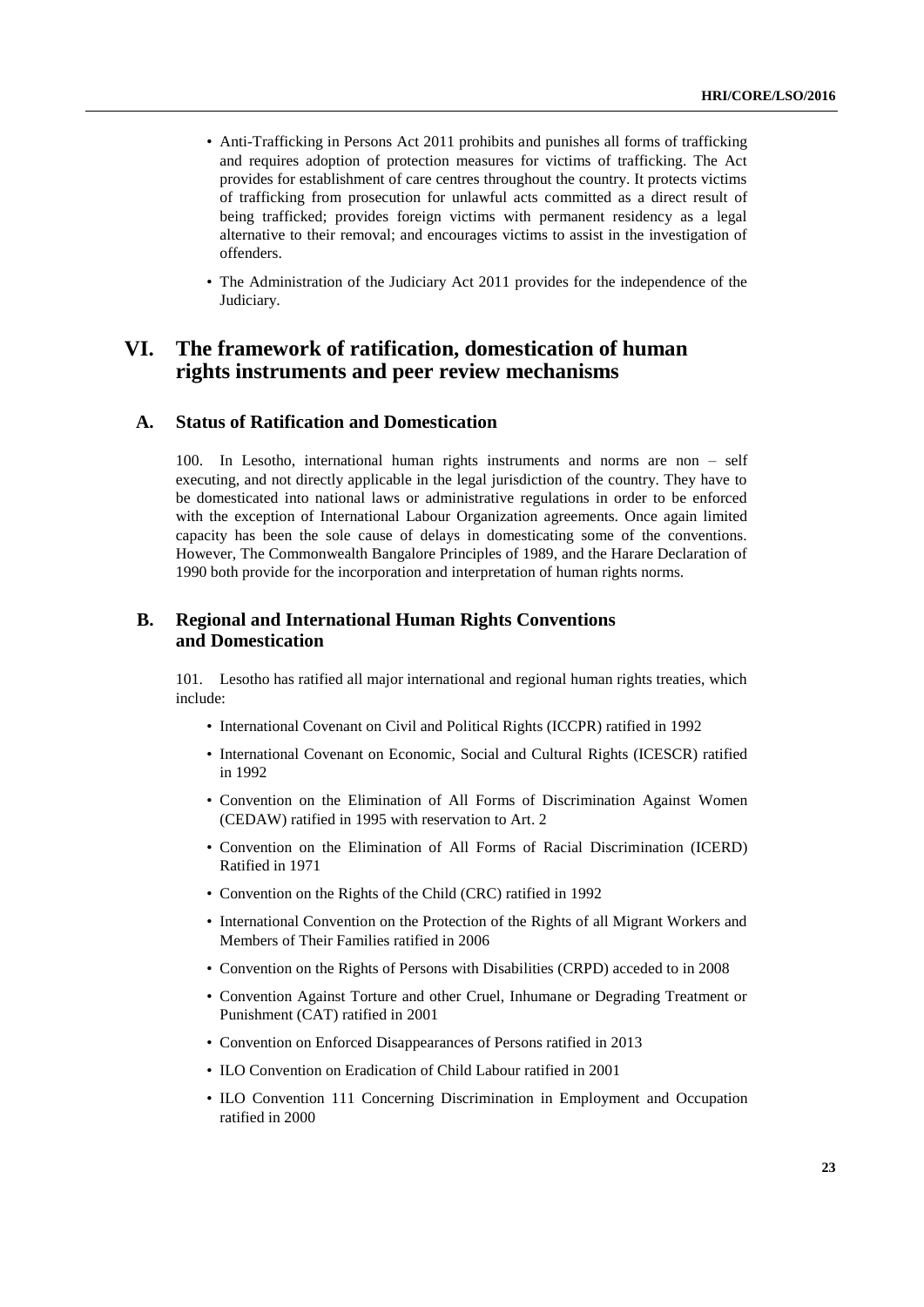- African Charter on Human and People's Rights Ratified in 1992
- African Charter on the Rights and Welfare of the Child ratified in 1999 and
- Protocol to the African Charter on Human and People's Rights on the Rights of Women in Africa ratified in 2004

102. Lesotho has reported on the following Conventions: ICCPR in 1999, ICERD in 2000, CRC in 2001, CEDAW in 2010 and the African Charter on the Rights and Welfare of the Child in 2015. Due to limited capacity it has been lagging behind in reporting on other Conventions. There are presently draft reports on ICESCR, CAT and the African Charter on Human and People's Rights, the periodic reports on CRC, ICCPR and ICERD.

# **C. International Humanitarian Law Conventions**

103. In its declaration of succession of 20 May, 1958 the United Kingdom signed and ratified the four Geneva Conventions on international humanitarian law as part of international humanitarian standards that are binding on Lesotho. The four Geneva Conventions that are binding on Lesotho are: Convention relative to the Treatment of Prisoners of War of 12 August, 1949, Convention for the Amelioration of the Condition of the Wounded, Sick and Shipwrecked Members of the Armed Forces at Sea; Convention for the Amelioration of the Condition of the Wounded and Sick in Armed Forces in the Field, and Convention relative to the Protection of Civilian Persons in Time of War.

104. Lesotho became bound by these conventions retroactively as from 4 October1966, being the date on which Lesotho became independent. Lesotho also acceded to the Additional Protocols to the four Geneva Conventions in 1977. These are on the protection of historical, cultural and artistic monuments, including national symbols during situations of internal armed conflict and external armed conflict. Geneva Convention (I) for the Amelioration of the Condition of the Wounded and Sick in Armed Forces in the Field 1949, Geneva Convention (II) for the Amelioration of the Condition of Wounded, Sick and Shipwrecked Members of Armed Forces at Sea 1949, Geneva Convention (III) relative to the Treatment of Prisoners of War 1949, Geneva Convention (IV) relative to the Protection of Civilian Persons in Time of War. Geneva 1949 ,Protocol Additional to the Geneva Conventions of 12 August 1949, and relating to the Protection of Victims of International Armed Conflicts (Protocol I) 1977, Protocol Additional to the Geneva Conventions of 12 August 1949, and relating to the Protection of Victims of Non-International Armed Conflicts (Protocol II) 1977, Ottawa Convention on the Prohibition of the Use, of Stockpiling, Production and Transfer of Anti-Personnel Mines and On Their Destruction 1987, The Geneva Conventions have all been incorporated in the mandate of the Red Cross Society Act of 1967.

105. At the national level, an ad hoc national committee for humanitarian law was set up in March 2001. It comprises representatives from different Ministries such as Foreign Affairs, Defence, Law, Constitutional Affairs and Human Rights, Home Affairs, Health, Education, the Police Service and Justice, and the Lesotho Red Cross Society. This committee has played a pivotal role in advising the government on matters relating to the ratification or accession to humanitarian conventions; establishing education and training programmes; preparing studies on international humanitarian law; identifying and preparing measures for the implementation of international humanitarian law including the monitoring of the implementation of international humanitarian law.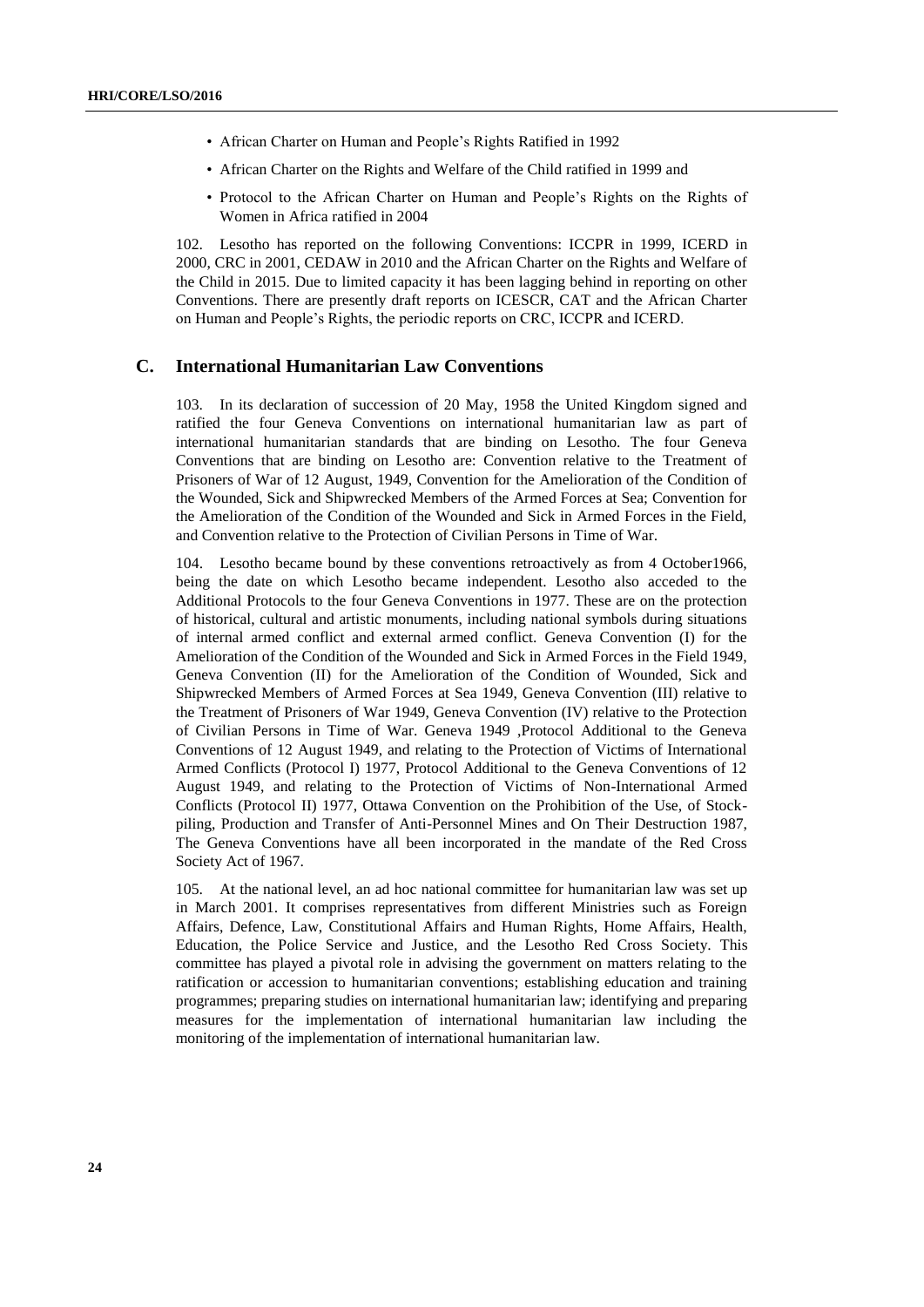# **D. International Labour Organization Conventions**

106. Lesotho is a member of the International Labour Organisation – ILO, and a State Party to most International Labour instruments on the minimum standards on labour relations and the protection of the rights of workers. Lesotho has ratified almost all of the most pertinent ILO instruments such as the Minimum Age (Industry) of 1919, Right of Association (Agriculture) Convention of 1921, Weekly Rest (Industry) Convention 1921, Equality of Treatment (Accident Compensation) Convention 1925, Minimum Wage - Fixing Machinery Convention of 1928, Forced Labour Convention 1930, Contracts of Employment (Indigenous Workers) 1939, Penal Sanctions (Indigenous Workers) Convention 1939, Labour Inspection Convention 1947, Freedom of Association and the Protection of the Rights to Organise Convention 1948, Rights to Organise and Collective Bargaining Convention 1949, Equal Remuneration Convention of 1957, Discrimination (Employment and Occupation Convention 1958, Workers Representatives Convention of 1971, Minimum Age Convention of 1973, Tripartite Consultation (International Labour Standards) Convention of 1976, Labour Administration Convention of 1978, Occupational Safety and Health Convention of 1981,Termination of Employment Convention of 1988, Worst Forms of Child Labour Convention of 1999<sup>9</sup>. Lesotho is also a party to various international standards pertaining to Occupational Health and Safety, including the Occupational Safety and Health Convention No. 155 of 1981, and the Safety and Health in Construction Convention No. 167 of 1988.

# **E. Mechanisms on the preparation of State Party Reports**

107. An Inter-Sectoral Committee on Human Rights was established by the Human Rights Unit to oversee this process but could not be sustained as members trained for human rights treaty reporting left for various reasons at different times. Since 2008, Lesotho has been using an ad-hoc method of reporting, that is, the drafting committees, under human rights, humanitarian law and ILO conventions, would be created purely for the purpose of compiling and completing a specific report and disbanded upon delivery of the report with no mandate to follow-up on the report either to treaty monitoring bodies or on the implementation of the recommendations from such bodies.

# **F. Peer Review Mechanisms**

108. Lesotho has participated in the peer review mechanisms; namely, the African Peer Review Mechanism (APRM) and the Universal Periodic Review Mechanism.

#### **1. African Peer Review Mechanism (APRM)**

109. Lesotho acceded to the African Review Mechanism (APRM) on 4 July 2004 in demonstrating unwavering commitment to pursue democratic governance. The review process started with a national consultative workshop that was held in Maseru in 2005. A Ministerial Sub-Committee was set up and a country African Peer Review Focal Point established. A broad-based and all-inclusive APRM National Governing Council was set up to manage the APRM process in the country.

<sup>&</sup>lt;sup>9</sup> Status of Ratification of ILO conventions has been sourced from APRM Report.